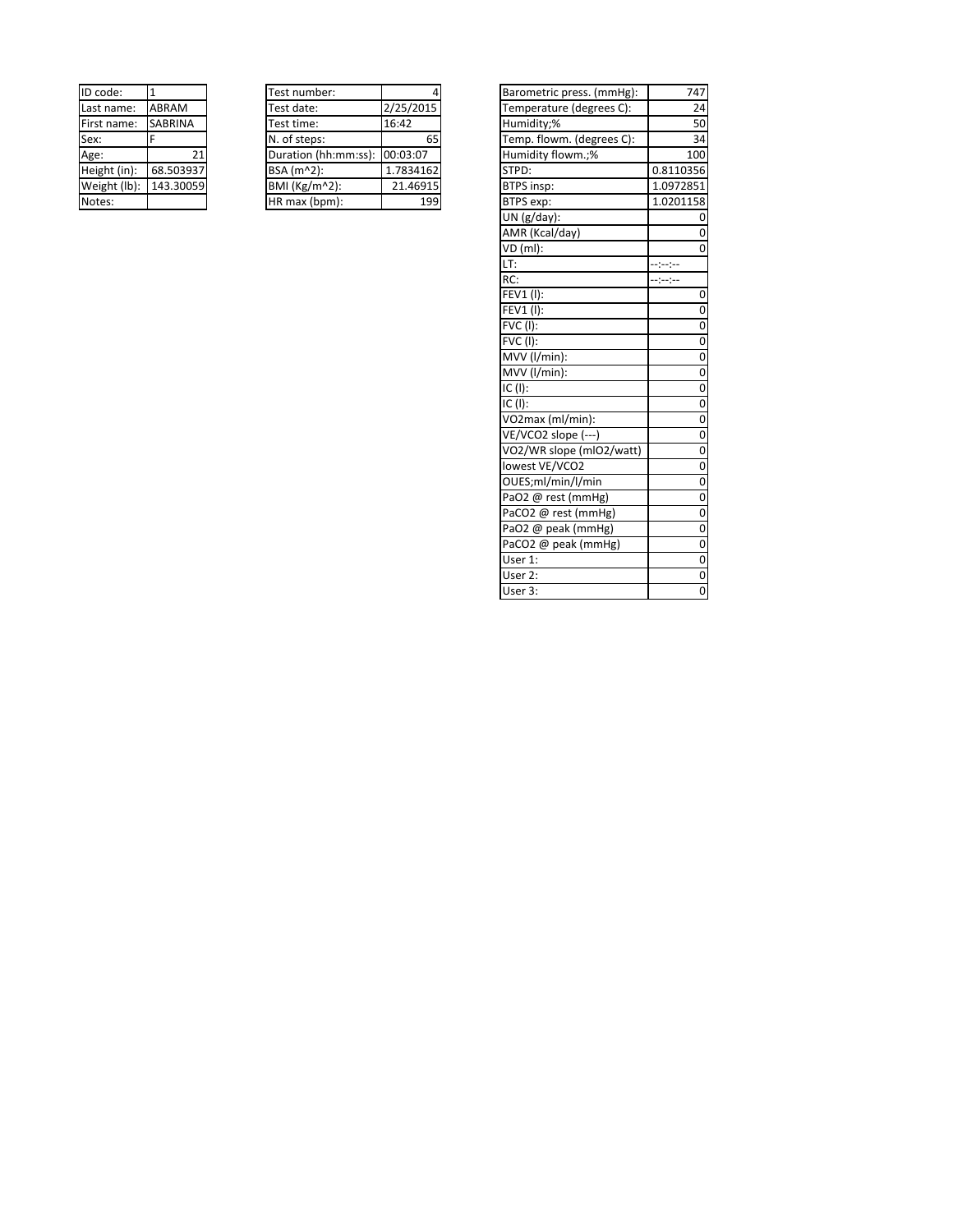| lt.                  | Rf        | VT                                         | VE                                                | VO <sub>2</sub>               | VCO <sub>2</sub>              | O <sub>2</sub> exp                      | CO2exp                                                                                                                                                               | VE/VO2              | VE/VCO2                                 | VO <sub>2</sub> /Kg                     | R                                                                                                                       |
|----------------------|-----------|--------------------------------------------|---------------------------------------------------|-------------------------------|-------------------------------|-----------------------------------------|----------------------------------------------------------------------------------------------------------------------------------------------------------------------|---------------------|-----------------------------------------|-----------------------------------------|-------------------------------------------------------------------------------------------------------------------------|
| hh:mm:ss             | b/min     |                                            | l/min                                             | ml/min                        | ml/min                        | ml                                      | ml                                                                                                                                                                   |                     |                                         | ml/min/Kg                               |                                                                                                                         |
|                      |           |                                            |                                                   |                               |                               |                                         |                                                                                                                                                                      |                     |                                         |                                         |                                                                                                                         |
| 00:00:01             |           | 20.979021 0.9578888                        | 20.095569                                         | 649.3801                      |                               |                                         | 609.5363 162.81049 36.112101 30.945772 32.968617                                                                                                                     |                     |                                         |                                         | 9.990463 0.9386433                                                                                                      |
| 00:00:03             |           | 18.292683 0.6997995                        | 12.80121                                          | 398.83273                     |                               |                                         | 364.64234 120.06763 24.788815 32.096689                                                                                                                              |                     |                                         | 35.106208 6.1358881 0.9142739           |                                                                                                                         |
| 00:00:06             | 21.978022 | 0.7416242                                  | 16.299433                                         | 538.65991                     | 472.42256                     | 125.78028                               | 26.727035                                                                                                                                                            | 30.259229           | 34.50181                                | 8.2870755                               | 0.8770331                                                                                                               |
| 00:00:08             |           | 26.200873 0.8446559                        | 22.130723                                         | 791.64567                     |                               |                                         | 686.08951 140.57196 32.541695 27.955339                                                                                                                              |                     |                                         | 32.25632 12.179164                      | 0.8666624                                                                                                               |
| 00:00:11             |           | 21.505376 0.8058915                        | 17.331                                            | 612.09636                     |                               | 522.41363 134.65529                     | 30.195429                                                                                                                                                            | 28.31417            | 33.174863                               | 9.416867                                | 0.8534827                                                                                                               |
| 00:00:14             |           | 22.641509 0.6987794                        | 15.821419                                         | 603.34844                     | 492.52737                     | 114.66102                               | 27.03307                                                                                                                                                             | 26.22269            | 32.122924                               | 9.2822837                               | 0.8163233                                                                                                               |
| 00:00:17<br>00:00:19 |           | 21.428571 0.7559058<br>19.80198 0.7497851  | 16.197982                                         | 661.47<br>14.847231 594.57983 |                               |                                         | 524.33993 121.80183 30.399452 24.487856 30.892139 10.176462<br>464.90735 121.59781 29.175313 24.970962 31.935891                                                     |                     |                                         | 9.147382                                | 0.7926889<br>0.781909                                                                                                   |
| 00:00:22             | 20.905923 | 0.7936501                                  | 16.591989                                         | 717.77999                     |                               |                                         | 539.0201 125.98431 32.031637                                                                                                                                         | 23.115702           |                                         | 30.781762 11.042769                     | 0.7509545                                                                                                               |
| 00:00:25             |           | 22.304833 1.0068543                        | 22.457717                                         | 976.21175                     |                               | 736.31094 159.54612 41.008657           |                                                                                                                                                                      | 23.004965           |                                         | 30.500317 15.018642                     | 0.7542533                                                                                                               |
| 00:00:28             |           | 21.66065 0.9456474                         | 20.483337                                         | 872.92975                     |                               |                                         | 659.81926 150.77312 37.846298 23.465046                                                                                                                              |                     |                                         | 31.04386 13.429688 0.7558675            |                                                                                                                         |
| 00:00:31             |           | 22.47191 0.8181329                         | 18.385009                                         | 804.82866                     | 597.84997                     | 129.4527                                | 33.051753                                                                                                                                                            | 22.843383           |                                         | 30.751878 12.381979                     | 0.7428289                                                                                                               |
| 00:00:34             |           | 18.63354 0.9017824                         | 16.803399                                         | 761.63417                     |                               |                                         | 549.2989 141.28604 36.622159 22.062296 30.590629 11.717449                                                                                                           |                     |                                         |                                         | 0.721211                                                                                                                |
| 00:00:37             |           | 18.072289 0.9619692                        |                                                   | 17.384986 819.76924           |                               | 572.84751 148.93691                     |                                                                                                                                                                      |                     |                                         | 39.376471 21.207171 30.348366 12.611834 | 0.6987912                                                                                                               |
| 00:00:41             |           | 15.267176 1.0099147                        | 15.418545                                         | 813.24389                     |                               |                                         | 543.1028 150.26306 44.171016 18.959312 28.389735 12.511444                                                                                                           |                     |                                         |                                         | 0.6678228                                                                                                               |
| 00:00:45             |           | 14.527845 1.0925441                        | 15.872311 917.92897                               |                               |                               | 595.8203 156.48577                      |                                                                                                                                                                      |                     |                                         | 50.90378 17.291437 26.639426 14.121984  | 0.6490919                                                                                                               |
| 00:00:50             |           | 12.448133 1.7811223                        | 22.171646                                         | 1209.5644                     |                               | 820.4657 261.04764                      |                                                                                                                                                                      |                     | 81.81329 18.330274 27.023246 18.608683  |                                         | 0.678315                                                                                                                |
| 00:00:53             |           | 20.618557 1.1578315                        | 23.872814                                         | 1301.8449                     |                               | 848.6998 170.15532                      |                                                                                                                                                                      |                     | 51.107804 18.337679 28.128691           | 20.028383                               | 0.6519208                                                                                                               |
| 00:00:56             |           | 20.905923 1.0986648                        | 22.968601                                         | 1259.2208                     | 814.13303                     |                                         | 161.1783 48.353491 18.240328 28.212344 19.372628                                                                                                                     |                     |                                         |                                         | 0.6465371                                                                                                               |
| 00:00:58             |           | 21.978022 1.0343975                        | 22.73401                                          | 1301.8355                     |                               |                                         | 827.13144 149.03892 46.721305 17.463044 27.485366 20.028238 0.6353579                                                                                                |                     |                                         |                                         |                                                                                                                         |
| 00:01:01             |           | 20.761246 1.0588802                        | 21.983673                                         | 1234.0868                     |                               | 791.52288 153.83347                     |                                                                                                                                                                      | 47.333375 17.813717 |                                         | 27.773895 18.985951                     | 0.6413835                                                                                                               |
| 00:01:04             |           | 19.417476 1.1608918<br>22.556391 1.0007336 | 22.541589                                         | 1312.2004                     |                               |                                         | 844.21629 165.87084 53.964128 17.178465 26.701201 20.187698 0.6433593                                                                                                |                     |                                         | 17.5695 27.553847 19.765844             | 0.6376424                                                                                                               |
| 00:01:07<br>00:01:10 |           | 21.73913 1.1506907                         | 22.572939<br>25.015015                            | 1423.3216                     | 1284.7798 819.23005 144.55041 |                                         | 45.08912<br>903.84298 166.27888 51.617862                                                                                                                            | 17.575096           |                                         | 27.676283 21.897256                     | 0.6350237                                                                                                               |
| 00:01:13             |           | 21.428571 1.1129464                        | 23.848851                                         | 1297.5509                     |                               | 845.05037 163.72859                     |                                                                                                                                                                      | 48.96556 18.379896  |                                         | 28.22181 19.962321                      | 0.6512657                                                                                                               |
| 00:01:16             |           | 19.230769 1.2455614                        | 23.953105                                         |                               |                               | 1338.8048 883.43684 180.96855 57.024475 |                                                                                                                                                                      | 17.89141            |                                         | 27.113545 20.596996 0.6598698           |                                                                                                                         |
| 00:01:19             |           | 20 1.1986361                               | 23.972722                                         | 1324.7945                     | 879.29827                     | 174.94987                               | 54.576197                                                                                                                                                            | 18.095426           | 27.26347                                | 20.381455                               | 0.6637243                                                                                                               |
| 00:01:22             |           | 20.20202 1.2261792                         |                                                   |                               |                               |                                         | 24.771298 1378.7191 914.78314 178.41826 56.208383 17.966892 27.078874 21.211063                                                                                      |                     |                                         |                                         | 0.6635022                                                                                                               |
| 00:01:25             |           | 18.518519 1.2078172                        | 22.366984                                         | 1256.9993                     |                               |                                         | 844.76638 174.84786 56.616429                                                                                                                                        | 17.793951           |                                         | 26.477124 19.338451                     | 0.67205                                                                                                                 |
| 00:01:28             |           | 18.691589 1.2996276                        | 24.292104                                         | 1363.4619                     | 918.73257                     | 188.21137                               | 61.002927                                                                                                                                                            | 17.81649            | 26.440887                               | 20.976337                               | 0.6738234                                                                                                               |
| 00:01:31             |           | 20.06689 1.2618833                         | 25.322073                                         | 1390.5857                     |                               |                                         | 950.0018 184.33493 58.758672 18.209645 26.654763 21.393626                                                                                                           |                     |                                         |                                         | 0.6831667                                                                                                               |
| 00:01:34             |           | 20.134228 1.0517394                        | 21.175962                                         | 1190.3854                     |                               |                                         | 802.64716 152.20128 49.475618 17.789165 26.382653 18.313621                                                                                                          |                     |                                         |                                         | 0.674275                                                                                                                |
| 00:01:37             |           | 20.408163 1.3434926                        | 27.418216                                         | 1501.694                      |                               |                                         | 1026.5299 196.47431 62.431089 18.258191                                                                                                                              |                     |                                         | 26.709613 23.102984                     | 0.6835813                                                                                                               |
| 00:01:40             |           | 18.75 1.3934782                            | 26.127717                                         |                               |                               | 1394.1098 981.68554 205.65535           |                                                                                                                                                                      |                     | 64.981379 18.741506 26.615159 21.447843 |                                         | 0.7041666                                                                                                               |
| 00:01:43             |           | 20.408163 1.3853173                        | 28.271782                                         | 1456.3025                     |                               | 1043.2255 207.18553 63.451205           |                                                                                                                                                                      |                     |                                         | 19.4134 27.100356 22.404653             | 0.7163522                                                                                                               |
| 00:01:46             |           | 21.276596 1.3190098                        | 28.064038                                         | 1394.1297                     |                               | 1026.369 199.73868                      |                                                                                                                                                                      |                     |                                         | 59.8808 20.130148 27.343029 21.448149   | 0.7362077                                                                                                               |
| 00:01:49<br>00:01:52 |           | 18.018018 1.4220415<br>21.201413 1.4465243 | 25.622369<br>30.668359                            |                               |                               |                                         | 1270.9182 958.16855 215.14243 66.001495 20.160518 26.740983 19.552588 0.7539183<br>1514.1196 1134.3428 219.32491 66.409541 20.254912 27.036234 23.294147 0.7491765   |                     |                                         |                                         |                                                                                                                         |
| 00:01:55             |           | 21.73913 1.2455614                         | 27.077423                                         | 1300.7603                     | 977.14202                     |                                         | 190.76166 55.800336 20.816612 27.710836 20.011697                                                                                                                    |                     |                                         |                                         | 0.7512083                                                                                                               |
| 00:01:57             |           | 26.431718 1.0670412                        | 28.203731                                         | 1471.1351                     | 1079.8743                     |                                         | 158.526 50.699757 19.171408 26.117607 22.632848                                                                                                                      |                     |                                         |                                         | 0.7340415                                                                                                               |
| 00:02:00             |           |                                            | 18.292683 1.4985502 27.412503 1348.1564 1036.0006 |                               |                               |                                         | 227.1798 70.285981 20.333326                                                                                                                                         |                     |                                         | 26.45993 20.740867 0.7684573            |                                                                                                                         |
| 00:02:04             |           |                                            |                                                   |                               |                               |                                         |                                                                                                                                                                      |                     |                                         |                                         | 19.417476 1.3547138 26.305123 1292.5286 992.75604 205.45133 63.451205 20.351675 26.497067 19.885056 0.7680728           |
| 00:02:06             |           | 20.477816 1.3149293                        |                                                   |                               |                               |                                         | 26.92688 1318.4612 1008.2006 199.73868 61.104939 20.422959 26.707859 20.284019 0.7646798                                                                             |                     |                                         |                                         |                                                                                                                         |
| 00:02:09             |           | 20.761246 1.3067684                        |                                                   |                               |                               |                                         | 27.13014 1321.2394 1017.0462 198.82058 60.798904 20.533856 26.675424                                                                                                 |                     |                                         |                                         | 20.32676 0.7697668                                                                                                      |
| 00:02:12             |           |                                            |                                                   |                               |                               |                                         |                                                                                                                                                                      |                     |                                         |                                         | 20.134228  1.3791966  27.769059  1331.4501  1032.6167  210.95996  63.655228  20.856252  26.891934  20.483848  0.7755579 |
| 00:02:15             |           | 20.761246 1.3292109                        |                                                   |                               |                               |                                         | 27.596075  1329.0481  1028.9579  203.00305  61.512985                                                                                                                |                     |                                         | 20.76379 26.819441 20.446893 0.7742067  |                                                                                                                         |
| 00:02:18             |           |                                            |                                                   |                               |                               |                                         | 21.89781 1.3057483 28.593028 1331.0628 1031.0662 201.88092 58.452638 21.481351 27.731516                                                                             |                     |                                         |                                         | 20.47789 0.7746187                                                                                                      |
| 00:02:21             |           |                                            | 21.978022 1.2802454 28.137261 1325.1002           |                               |                               |                                         | 1029.526 197.08638 58.146603 21.234063 27.330308 20.386157                                                                                                           |                     |                                         |                                         | 0.776942                                                                                                                |
| 00:02:24             |           |                                            |                                                   |                               |                               |                                         | 21.201413 1.3190098 27.964872 1327.8042 1036.7977 202.39098 60.696892                                                                                                |                     |                                         | 21.06099 26.972351 20.427757 0.7808363  |                                                                                                                         |
| 00:02:27             | 20.20202  | 1.364915                                   |                                                   |                               |                               |                                         | 27.57404 1306.5651 1032.8287 209.42978 63.451205 21.104222 26.697593 20.101002 0.7904916                                                                             |                     |                                         |                                         |                                                                                                                         |
| 00:02:30<br>00:02:32 |           |                                            |                                                   |                               |                               |                                         | 20 1.3271707 26.543414 1279.7285 1007.7915 202.39098 62.533101 20.741443<br>24.26877 1197.2703 920.87591 175.15389 54.474186 20.270084 26.354007 18.419543 0.7691462 |                     | 26.3382                                 |                                         | 19.68813 0.7875042                                                                                                      |
| 00:02:35             |           | 20.979021  1.1568114                       |                                                   |                               |                               |                                         | 21.89781 1.2578028 27.543128 1299.6111 1016.8331 193.41396 57.636545 21.193361 27.087168 19.994017 0.7824133                                                         |                     |                                         |                                         |                                                                                                                         |
| 00:02:38             | 23.4375   |                                            | 1.285346 30.125296 1439.9651                      |                               |                               |                                         | 1121.132 196.78035 59.370742 20.920852 26.870428 22.153309 0.7785827                                                                                                 |                     |                                         |                                         |                                                                                                                         |
| 00:02:40             |           |                                            |                                                   |                               |                               |                                         |                                                                                                                                                                      |                     |                                         |                                         | 23.166023 1.3628748 31.572388 1449.7785 1146.0451 211.47001 61.410974 21.777388 27.548992 22.304284 0.7904967           |
| 00:02:43             |           |                                            |                                                   |                               |                               |                                         |                                                                                                                                                                      |                     |                                         |                                         | 22.47191 1.277185 28.700787 1334.8025 1063.8428 197.18839 58.758672 21.501898 26.978411 20.535423 0.7970039             |
| 00:02:46             |           |                                            |                                                   |                               |                               |                                         | 20.134228  1.3016678  26.208077  1191.7142  963.05369  202.39098  59.370742  21.991915  27.213516  18.334065  0.8081247                                              |                     |                                         |                                         |                                                                                                                         |
| 00:02:49             |           |                                            | 21.978022 1.3730759 30.177493                     |                               |                               |                                         | 1438.179 1136.3104 210.24587 64.165286 20.983128 26.557437                                                                                                           |                     |                                         |                                         | 22.12583 0.7901036                                                                                                      |
| 00:02:51             |           |                                            |                                                   |                               |                               |                                         | 24 1.3220701 31.729683 1437.7834 1147.8356 205.96139 59.370742 22.068473 27.643054 22.119744                                                                         |                     |                                         |                                         | 0.798337                                                                                                                |
| 00:02:54             |           |                                            | 21.89781 1.2629034 27.654819 1243.9843            |                               |                               |                                         | 1005.949 197.08638 57.024475 22.230843 27.491273                                                                                                                     |                     |                                         |                                         | 19.13822 0.8086509                                                                                                      |
| 00:02:57             |           |                                            |                                                   |                               |                               |                                         |                                                                                                                                                                      |                     |                                         |                                         | 19933555 1.4903892 29.708756 1339.8012 1099.3147 232.17837 68.449773 22.174003 27.024797 20.612326 0.8205058            |
| 00:03:00             |           |                                            |                                                   |                               |                               |                                         |                                                                                                                                                                      |                     |                                         |                                         | 22.988506  1.3710357  31.518062  1402.2598  1154.3512  214.53036  62.329078  22.476621  27.303703  21.573227  0.8232078 |
| 00:03:02             |           |                                            |                                                   |                               |                               |                                         | 25 1.1925154 29.812885 1241.6139 1018.5936 190.65965 50.597746 24.011398 29.268676 19.101752 0.8203787                                                               |                     |                                         |                                         |                                                                                                                         |
| 00:03:04             |           |                                            |                                                   |                               |                               |                                         |                                                                                                                                                                      |                     |                                         |                                         | 24.489796 1.3995989 34.275892 1473.7343 1243.7606 221.16111 63.043159 23.257851 27.558272 22.672835 0.8439517           |
| 00:03:07             |           |                                            |                                                   |                               |                               |                                         | 24.390244 1.1751734 28.662767 1233.7966 1038.2538 185.66108 52.842001 23.231354 27.606707 18.981487 0.8415113                                                        |                     |                                         |                                         |                                                                                                                         |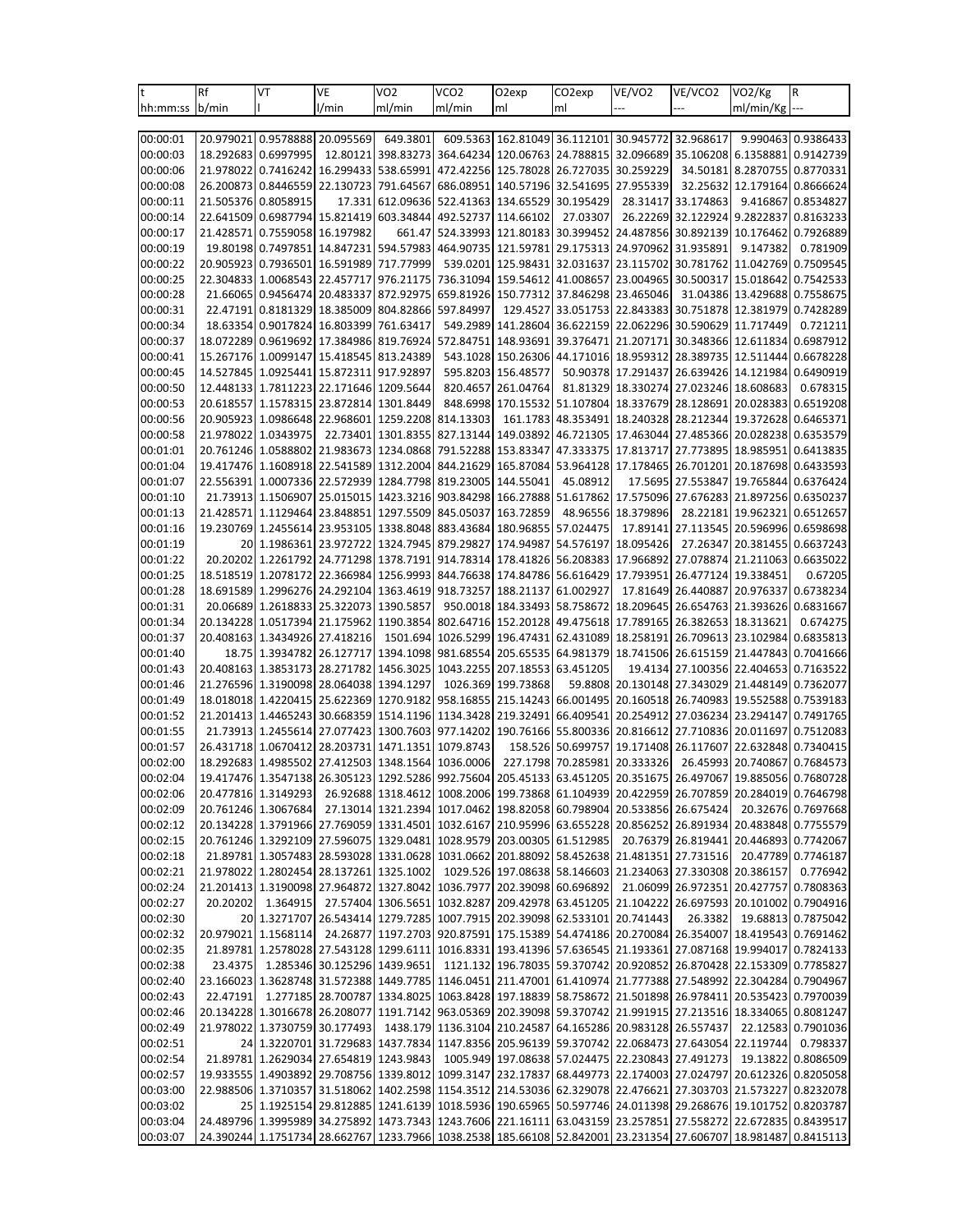| FeO <sub>2</sub> | FeCO <sub>2</sub>                          | HR                               | VO <sub>2</sub> /HR | Load1             | Load <sub>2</sub>                    | Load3                            | Phase                 | Marker | FetO <sub>2</sub> | FetCO <sub>2</sub> | FiO <sub>2</sub> | FiCO <sub>2</sub> |
|------------------|--------------------------------------------|----------------------------------|---------------------|-------------------|--------------------------------------|----------------------------------|-----------------------|--------|-------------------|--------------------|------------------|-------------------|
| %                | $\%$                                       | bpm                              | ml/bpm              | Watt              | Watt                                 | Watt                             |                       |        | $\%$              | %                  | %                | %                 |
|                  | 16.996805 3.7699681                        | $\overline{0}$                   | 0                   | $\pmb{0}$         | 0                                    | 0                                | 0                     |        | 15.77             | 5.06               | 20.93            | 0.03              |
|                  | 17.157434 3.5422741                        | $\overline{0}$                   | 0                   | 0                 | $\boldsymbol{0}$                     | 0                                | 0                     |        | 15.45             | 4.99               | 20.93            | 0.03              |
|                  | 16.96011 3.6038514                         | $\overline{0}$                   | 0                   | 0                 | 0                                    | $\mathbf{0}$                     | 0                     |        | 15.44             | 5.05               | 20.93            | 0.03              |
| 16.642512        | 3.852657                                   | $\overline{0}$                   | 0                   | 0                 | $\boldsymbol{0}$                     | 0                                | 0                     |        | 15.38             | 5.11               | 20.93            | 0.03              |
|                  | 16.708861 3.7468354                        | $\overline{0}$                   | 0                   | 0                 | $\boldsymbol{0}$                     | 0                                | 0                     |        | 15.16             | 5.21               | 20.93            | 0.03              |
|                  | 16.408759 3.8686131                        | 0                                | 0                   | 0                 | 0                                    | $\mathbf{0}$                     | 0                     |        | 14.79             | 5.27               | 20.93            | 0.03              |
|                  | 16.11336 4.0215924                         | $\overline{0}$                   | 0                   | $\mathbf 0$       | 0                                    | 0                                | 0                     |        | 14.57             | 5.35               | 20.93            | 0.03              |
|                  | 16.217687 3.8911565                        | $\overline{0}$                   | 0                   | 0                 | $\boldsymbol{0}$                     | 0                                | 0                     |        | 14.58             | 5.33               | 20.93            | 0.03              |
|                  | 15.874036 4.0359897<br>15.845998 4.0729483 | 0<br>$\overline{0}$              | 0<br>0              | 0<br>0            | $\mathbf 0$<br>0                     | $\mathbf{0}$<br>0                | 0<br>0                |        | 14.26<br>14.39    | 5.42               | 20.93<br>20.93   | 0.03              |
|                  | 15.943905 4.0021575                        | $\overline{0}$                   | 0                   | 0                 | $\boldsymbol{0}$                     | 0                                | 0                     |        | 14.51             | 5.36<br>5.3        | 20.93            | 0.03<br>0.03      |
|                  | 15.822943 4.0399002                        | 0                                | 0                   | 0                 | $\mathbf 0$                          | $\mathbf{0}$                     | 0                     |        | 14.25             | 5.37               | 20.93            | 0.03              |
| 15.667421        | 4.061086                                   | $\overline{0}$                   | 0                   | $\mathbf 0$       | 0                                    | $\pmb{0}$                        | 0                     |        | 13.99             | 5.4                | 20.93            | 0.03              |
|                  | 15.482503 4.0933192                        | $\overline{0}$                   | 0                   | 0                 | 0                                    | 0                                | 0                     |        | 13.81             | 5.44               | 20.93            | 0.03              |
|                  | 14.878788 4.3737374                        | 0                                | 0                   | 0                 | 0                                    | $\mathbf{0}$                     | 0                     |        | 12.81             | 5.84               | 20.93            | 0.03              |
| 14.323063        | 4.659197                                   | $\overline{0}$                   | 0                   | $\mathbf 0$       | 0                                    | 0                                | 0                     |        | 12.54             | 5.91               | 20.93            | 0.03              |
|                  | 14.656357 4.5933562                        | $\overline{0}$                   | 0                   | 0                 | 0                                    | 0                                | 0                     |        | 12.73             | 5.88               | 20.93            | 0.03              |
|                  | 14.696035 4.4140969                        | 0                                | 0                   | 0                 | $\mathbf 0$                          | 0                                | 0                     |        | 12.87             | 5.75               | 20.93            | 0.03              |
|                  | 14.670381 4.4011142                        | $\overline{0}$                   | 0                   | $\mathbf 0$       | 0                                    | $\pmb{0}$                        | 0                     |        | 12.82             | 5.78               | 20.93            | 0.03              |
|                  | 14.408284 4.5167653<br>14.527938 4.4701349 | $\overline{0}$<br>0              | 0<br>0              | 0<br>0            | $\boldsymbol{0}$<br>0                | 0<br>0                           | 0<br>0                |        | 12.62<br>12.59    | 5.79<br>5.86       | 20.93<br>20.93   | 0.03<br>0.03      |
|                  | 14.288225 4.6485062                        | $\overline{0}$                   | 0                   | $\mathbf 0$       | 0                                    | 0                                | 0                     |        | 12.48             | 5.91               | 20.93            | 0.03              |
|                  | 14.444444 4.5056065                        | $\overline{0}$                   | 0                   | 0                 | $\boldsymbol{0}$                     | 0                                | 0                     |        | 12.6              | 5.85               | 20.93            | 0.03              |
|                  | 14.450355 4.4858156                        | 0                                | 0                   | 0                 | $\mathbf 0$                          | 0                                | 0                     |        | 12.67             | 5.88               | 20.93            | 0.03              |
|                  | 14.711274 4.3996334                        | $\overline{0}$                   | 0                   | $\mathbf 0$       | $\boldsymbol{0}$                     | $\pmb{0}$                        | $\boldsymbol{0}$      |        | 12.79             | 5.85               | 20.93            | 0.03              |
|                  | 14.529075 4.5782146                        | $\overline{0}$                   | 0                   | 0                 | 0                                    | 0                                | 0                     |        | 12.63             | 5.95               | 20.93            | 0.03              |
|                  | 14.595745 4.5531915                        | 0                                | 0                   | 0                 | $\mathbf 0$                          | 0                                | 0                     |        | 12.69             | 5.97               | 20.93            | 0.03              |
|                  | 14.550749 4.5840266                        | $\overline{0}$                   | 0                   | $\mathbf 0$       | $\mathbf 0$                          | $\pmb{0}$                        | $\boldsymbol{0}$      |        | 12.73             | 5.97               | 20.93            | 0.03              |
| 14.476351        | 4.6875                                     | $\overline{0}$                   | 0                   | 0                 | $\boldsymbol{0}$                     | 0                                | 0                     |        | 12.64             | 6.05               | 20.93            | 0.03              |
|                  | 14.481947 4.6938776                        | 0                                | 0                   | 0                 | 0                                    | 0                                | 0                     |        | 12.52             | 6.07               | 20.93            | 0.03              |
|                  | 14.607922 4.6564268<br>14.471387 4.7041707 | $\overline{0}$<br>$\overline{0}$ | 0<br>0              | $\mathbf 0$<br>0  | $\boldsymbol{0}$<br>$\boldsymbol{0}$ | $\pmb{0}$<br>0                   | $\boldsymbol{0}$<br>0 |        | 12.75<br>12.74    | 6.02<br>6.03       | 20.93<br>20.93   | 0.03<br>0.03      |
|                  | 14.624146 4.6469248                        | 0                                | 0                   | 0                 | 0                                    | 0                                | 0                     |        | 12.88             | 6.02               | 20.93            | 0.03              |
|                  | 14.758419 4.6632504                        | $\overline{0}$                   | 0                   | 0                 | $\mathbf 0$                          | $\pmb{0}$                        | $\boldsymbol{0}$      |        | 12.97             | 6.04               | 20.93            | 0.03              |
|                  | 14.955817 4.5802651                        | $\overline{0}$                   | 0                   | 0                 | $\boldsymbol{0}$                     | 0                                | 0                     |        | 13.22             | 5.99               | 20.93            | 0.03              |
|                  | 15.143078 4.5398299                        | $\overline{0}$                   | 0                   | 0                 | 0                                    | 0                                | 0                     |        | 13.46             | 5.91               | 20.93            | 0.03              |
|                  | 15.129125 4.6413199                        | $\overline{0}$                   | 0                   | 0                 | 0                                    | $\pmb{0}$                        | $\boldsymbol{0}$      |        | 13.4              | 6.03               | 20.93            | 0.03              |
|                  | 15.1622 4.5909732                          | $\overline{0}$                   | 0                   | 0                 | $\boldsymbol{0}$                     | 0                                | 0                     |        | 13.33             | 6                  | 20.93            | 0.03              |
|                  | 15.315315 4.4799345                        | $\overline{0}$                   | 0                   | 0                 | 0                                    | 0                                | 0                     |        | 13.53             | 5.94               | 20.93            | 0.03              |
| 14.856597        | 4.751434                                   | 0                                | 0                   |                   | 0                                    | 0                                | 0                     |        | 13.25             | 6.05               | 20.93            | 0.03              |
|                  | 15.159973 4.6902655<br>15.165663 4.6837349 | $\overline{0}$<br>$\Omega$       | 0<br>0              |                   | 0<br>$\mathbf 0$                     | 0<br>0                           | 0<br>0                |        | 13.51<br>13.51    | 6.03<br>6.03       | 20.93<br>20.93   | 0.03<br>0.03      |
|                  | 15.19007 4.6470132                         | $\overline{0}$                   | 0                   | 0                 | 0                                    | 0                                | 0                     |        | 13.46             | 6.08               | 20.93            | 0.03              |
|                  | 15.214676 4.6526151                        | 0                                | 0                   | 0                 | 0                                    | 0                                | 0                     |        | 13.6              | 5.98               | 20.93            | 0.03              |
|                  | 15.295858 4.6153846                        | $\overline{0}$                   | 0                   | 0                 | 0                                    | 0                                | 0                     |        | 13.68             | 5.93               | 20.93            | 0.03              |
|                  | 15.272448 4.627782                         | $\overline{0}$                   | 0                   | 0                 | 0                                    | $\pmb{0}$                        | 0                     |        | 13.66             | 6.03               | 20.93            | 0.03              |
|                  | 15.460938 4.4765625                        | 0                                | 0                   | 0                 | 0                                    | $\overline{0}$                   | 0                     |        | 13.81             | 5.87               | 20.93            | 0.03              |
|                  | 15.394422 4.5418327                        | $\overline{0}$                   | 0                   | 0                 | 0                                    | 0                                | 0                     |        | 13.73             | 5.99               | 20.93            | 0.03              |
|                  | 15.344161 4.6017015                        | $\Omega$                         | 0                   | $\mathbf{0}$      | 0                                    | $\overline{0}$                   | 0                     |        | 13.64             | 6.04               | 20.93            | 0.03              |
|                  | 15.343797 4.6487294                        | 0                                | 0                   | 0                 | 0                                    | $\overline{0}$                   | 0                     |        | 13.8              | 5.96               | 20.93            | 0.03              |
|                  | 15.249808 4.7117602<br>15.141093 4.7089947 | $\overline{0}$<br>$\Omega$       | 0<br>0              | 0<br>$\mathbf{0}$ | 0<br>0                               | $\overline{0}$<br>$\overline{0}$ | 0<br>0                |        | 13.7<br>13.41     | 6.04               | 20.93<br>20.93   | 0.03<br>0.03      |
|                  | 15.377129 4.5823195                        | 0                                | 0                   | 0                 | 0                                    | $\overline{0}$                   | 0                     |        | 13.76             | 6.1<br>5.96        | 20.93            | 0.03              |
|                  | 15.309524 4.6190476                        | $\overline{0}$                   | 0                   | 0                 | 0                                    | $\overline{0}$                   | $\overline{0}$        |        | 13.62             | 6.03               | 20.93            | 0.03              |
| 15.516467        | 4.505988                                   | $\overline{0}$                   | 0                   | $\mathbf 0$       | 0                                    | $\overline{0}$                   | 0                     |        | 13.92             | 5.89               | 20.93            | 0.03              |
|                  | 15.439297 4.600639                         | 0                                | 0                   | 0                 | 0                                    | $\overline{0}$                   | 0                     |        | 13.89             | 5.94               | 20.93            | 0.03              |
|                  | 15.548589 4.5611285                        | $\overline{0}$                   | 0                   | 0                 | 0                                    | $\overline{0}$                   | 0                     |        | 13.82             | 5.97               | 20.93            | 0.03              |
|                  | 15.312036 4.6731055                        | $\Omega$                         | 0                   | $\mathbf 0$       | 0                                    | $\mathbf 0$                      | 0                     |        | 13.6              | 6.08               | 20.93            | 0.03              |
|                  | 15.578704 4.4907407                        | 0                                | 0                   | 0                 | 0                                    | $\overline{0}$                   | 0                     |        | 13.98             | 5.9                | 20.93            | 0.03              |
|                  | 15.605816 4.5153473                        | $\overline{0}$                   | 0                   | 0                 | 0                                    | $\overline{0}$                   | $\overline{0}$        |        | 13.97             | 5.96               | 20.93            | 0.03              |
|                  | 15.578371 4.5927447                        | $\Omega$                         | 0                   | 0                 | 0                                    | 0                                | 0                     |        | 14                | 5.94               | 20.93            | 0.03              |
|                  | 15.647321 4.546131<br>15.988024 4.2429427  | $\overline{0}$<br>$\overline{0}$ | 0<br>0              | 0<br>$\Omega$     | 0<br>0                               | $\Omega$<br>$\overline{0}$       | 0<br>0                |        | 14.18<br>14.45    | 5.89<br>5.69       | 20.93<br>20.93   | 0.03<br>0.03      |
|                  | 15.801749 4.5043732                        | $\overline{0}$                   | 0                   | 0                 | 0                                    | 0                                | 0                     |        | 14.31             | 5.81               | 20.93            | 0.03              |
|                  | 15.798611 4.4965278                        | $\overline{0}$                   | 0                   | $\pmb{0}$         | 0                                    | $\overline{0}$                   | 0                     |        | 14.32             | 5.85               | 20.93            | 0.03              |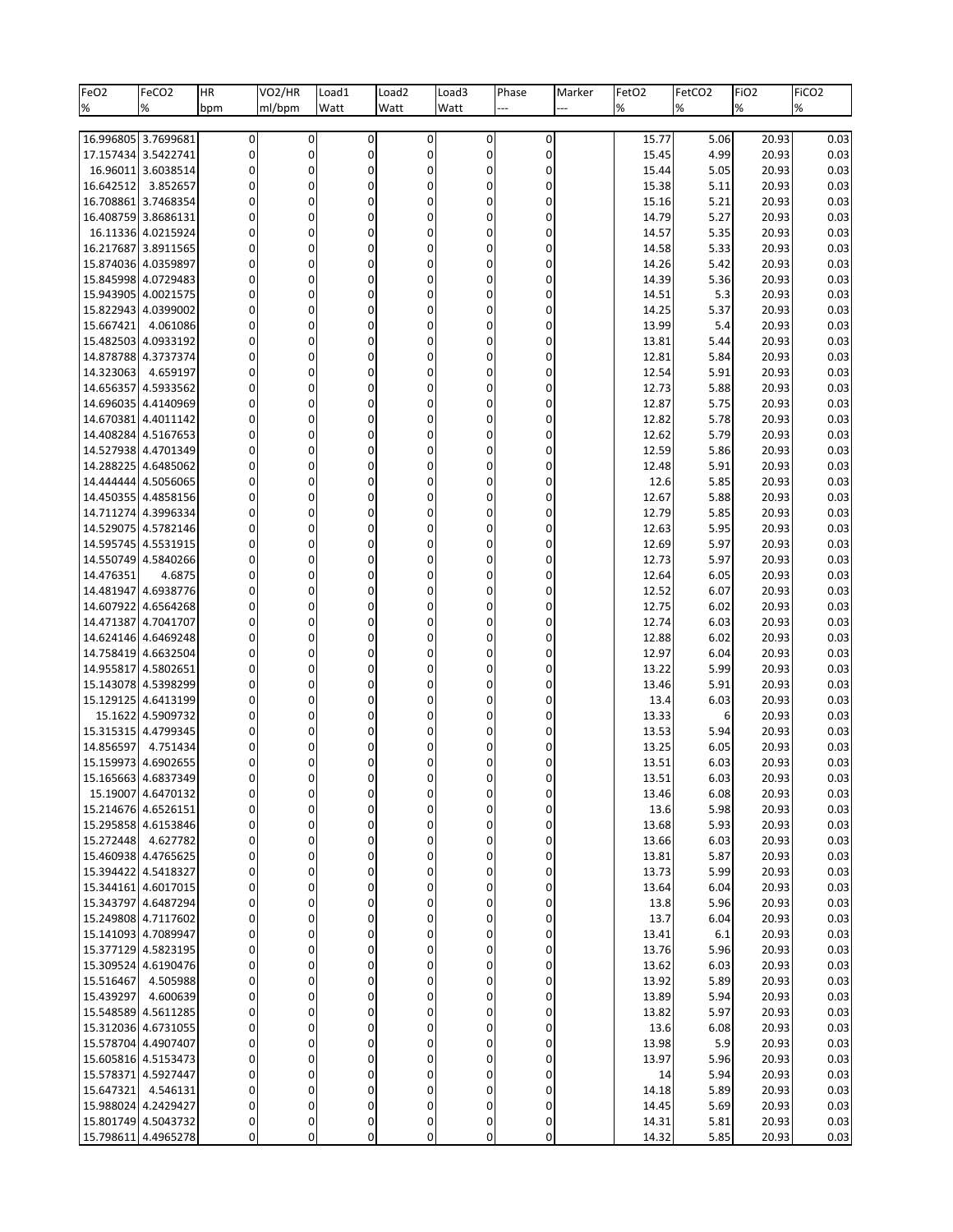| Ti           | Te           | Ttot | Ti/Ttot                          | IV             | PetO <sub>2</sub> | PetCO <sub>2</sub> | P(a-et)CO2 SpO2            |                | VD(phys)                 | VD/VT         |          | Env. Temp. Analyz. Ten |
|--------------|--------------|------|----------------------------------|----------------|-------------------|--------------------|----------------------------|----------------|--------------------------|---------------|----------|------------------------|
| sec          | sec          | sec  |                                  |                | mmHg              | mmHg               | Kpa                        | %              | ml                       |               | °С       | °C                     |
| $\mathbf{1}$ | 1.86         |      | 2.86 0.3496503                   | 0.862          | 110               | 35                 | 0                          | $\pmb{0}$      | $\mathbf 0$              | 0             | 24       | 35                     |
| 1.02         | 2.26         |      | 3.28 0.3109756                   | 0.649          | 108               | 34                 | 0                          | 0              | $\mathbf 0$              | 0             | 24       | 35                     |
| 1.17         | 1.56         | 2.73 | 0.4285714                        | 0.648          | 108               | 35                 | 0                          | 0              | 0                        | 0             | 24       | 35                     |
| 0.9          | 1.39         |      | 2.29 0.3930131                   | 0.649          | 107               | 35                 | 0                          | 0              | $\mathbf 0$              | 0             | 24       | 35                     |
| 1.2          | 1.59         |      | 2.79 0.4301075                   | 0.749          | 106               | 36                 | 0                          | 0              | $\mathbf 0$              | 0             | 24       | 35                     |
| 1.07         | 1.58         | 2.65 | 0.4037736                        | 0.711          | 103               | 36                 | 0                          | 0              | 0                        | 0             | 24       | 35                     |
| 1.15         | 1.65         |      | 2.8 0.4107143                    | 0.713          | 101               | 37                 | 0                          | 0              | $\mathbf 0$              | 0             | 24       | 35                     |
| 1.11         | 1.92         |      | 3.03 0.3663366                   | 0.693          | 102               | 37                 | 0                          | 0              | $\mathbf 0$              | 0             | 24       | 35                     |
| 1.04         | 1.83         | 2.87 | 0.3623693                        | 0.741          | 99                | 37                 | 0                          | 0              | 0<br>0                   | 0             | 24       | 35                     |
| 1.2<br>1.21  | 1.49<br>1.56 |      | 2.69 0.4460967<br>2.77 0.4368231 | 0.816<br>0.894 | 100<br>101        | 37<br>37           | 0<br>0                     | 0<br>0         | 0                        | 0<br>0        | 24<br>24 | 35<br>35               |
| 1.18         | 1.49         | 2.67 | 0.4419476                        | 0.814          | 99                | 37                 | 0                          | 0              | 0                        | 0             | 24       | 35                     |
| 1.34         | 1.88         | 3.22 | 0.4161491                        | 0.901          | 97                | 37                 | 0                          | 0              | 0                        | 0             | 24       | 35                     |
| 1.38         | 1.94         |      | 3.32 0.4156627                   | 0.988          | 96                | 38                 | 0                          | 0              | 0                        | 0             | 24       | 35                     |
| 1.39         | 2.54         |      | 3.93 0.3536896                   | 1.004          | 89                | 40                 | 0                          | 0              | 0                        | 0             | 24       | 35                     |
| 1.95         | 2.18         | 4.13 | 0.472155                         | 1.122          | 87                | 41                 | 0                          | 0              | 0                        | 0             | 24       | 35                     |
| 1.86         | 2.96         |      | 4.82 0.3858921                   | 1.669          | 89                | 41                 | 0                          | 0              | 0                        | 0             | 24       | 35                     |
| 1.15         | 1.76         | 2.91 | 0.395189                         | 1.021          | 90                | 40                 | 0                          | 0              | 0                        | 0             | 24       | 35                     |
| 1.17         | 1.7          | 2.87 | 0.4076655                        | 1.016          | 89                | 40                 | 0                          | 0              | 0                        | 0             | 24       | 35                     |
| 1.23         | 1.5          |      | 2.73 0.4505495                   | 0.972          | 88                | 40                 | 0                          | 0              | 0                        | 0             | 24       | 35                     |
| 1.16         | 1.73         | 2.89 | 0.4013841                        | 0.982          | 88                | 41                 | 0                          | 0              | 0                        | 0             | 24       | 35                     |
| 1.31         | 1.78<br>1.5  |      | 3.09 0.4239482<br>2.66 0.4360902 | 1.055<br>0.996 | 87<br>88          | 41<br>40           | 0                          | 0              | 0                        | 0             | 24       | 35<br>35               |
| 1.16<br>1.27 | 1.49         |      | 2.76 0.4601449                   | 1.035          | 88                | 41                 | 0<br>0                     | 0<br>0         | 0<br>0                   | 0<br>0        | 24<br>24 | 35                     |
| 1.28         | 1.52         |      | 2.8 0.4571429                    | 1.095          | 89                | 40                 | 0                          | 0              | 0                        | 0             | 24       | 35                     |
| 1.43         | 1.69         |      | 3.12 0.4583333                   | 1.164          | 88                | 41                 | 0                          | 0              | 0                        | 0             | 24       | 35                     |
| 1.21         | 1.79         |      | 3 0.4033333                      | 1.065          | 88                | 41                 | 0                          | 0              | 0                        | 0             | 24       | 35                     |
| 1.31         | 1.66         |      | 2.97 0.4410774                   | 1.135          | 89                | 41                 | 0                          | 0              | 0                        | 0             | 24       | 35                     |
| 1.42         | 1.82         |      | 3.24 0.4382716                   | 1.173          | 88                | 42                 | 0                          | 0              | $\mathbf 0$              | 0             | 24       | 35                     |
| 1.31         | 1.9          | 3.21 | 0.4080997                        | 1.197          | 87                | 42                 | 0                          | 0              | 0                        | 0             | 24       | 35                     |
| 1.36         | 1.63         |      | 2.99 0.4548495                   | 1.228          | 89                | 42                 | 0                          | 0              | 0                        | 0             | 24       | 35                     |
| 1.19         | 1.79         |      | 2.98 0.3993289                   | 1.024          | 89                | 42                 | 0                          | 0              | $\mathbf 0$              | 0             | 24       | 35                     |
| 1.24         | 1.7          | 2.94 | 0.4217687                        | 1.198          | 90                | 42                 | 0                          | 0              | 0                        | 0             | 24       | 35                     |
| 1.35         | 1.85         | 3.2  | 0.421875                         | 1.257          | 90                | 42                 | 0                          | 0              | 0                        | 0             | 24       | 35                     |
| 1.24<br>1.13 | 1.7<br>1.69  | 2.82 | 2.94 0.4217687<br>0.4007092      | 1.285<br>1.207 | 92<br>94          | 41<br>41           | 0<br>0                     | 0<br>0         | $\mathbf 0$<br>0         | 0<br>0        | 24<br>24 | 35<br>35               |
| 1.32         | 2.01         |      | 3.33 0.3963964                   | 1.345          | 93                | 42                 | 0                          | 0              | 0                        | 0             | 24       | 35                     |
| 1.18         | 1.65         |      | 2.83 0.4169611                   | 1.258          | 93                | 42                 | 0                          | 0              | $\mathbf 0$              | 0             | 24       | 35                     |
| 1.16         | 1.6          |      | 2.76 0.4202899                   | 1.166          | 94                | 41                 | 0                          | 0              | 0                        | 0             | 24       | 35                     |
| 0.89         | 1.38         | 2.27 | 0.3920705                        | 0.906          | 92                | 42                 | 0                          | 0              | 0                        | 0             | 24       | 35                     |
| 1.4          | 1.88         |      | 3.28 0.4268293                   | 1.427          | 94                | 42                 | 0                          | 0              | 0                        | 0             | 24       | 35                     |
| 1.33         | 1.76         |      | 3.09 0.4304207                   | 1.305          | 94                | 42                 | $\Omega$                   | $\Omega$       | $\Omega$                 | O             | 24       | 35                     |
| 1.23         | 1.7          |      | 2.93 0.4197952                   | 1.229          | 94                | 42                 | 0                          | 0              | $\mathbf 0$              | 0             | 24       | 35                     |
| 1.21         | 1.68         |      | 2.89 0.4186851                   | 1.245          | 95                | 41                 | $\sigma$                   | 0              | $\pmb{0}$                | 0             | 24       | 35                     |
| 1.22         | 1.76         | 2.98 | 0.409396                         | 1.256          | 95                | 41                 | $\sigma$                   | 0              | $\mathbf 0$              | 0             | 24       | 35                     |
| 1.18         | 1.71         |      | 2.89 0.4083045                   | 1.209          | 95                | 42                 | 0                          | 0              | $\mathbf 0$              | $\mathbf 0$   | 24       | 35                     |
| 1.12<br>1.13 | 1.62<br>1.6  |      | 2.74 0.4087591<br>2.73 0.4139194 | 1.213<br>1.193 | 96<br>96          | 41<br>41           | $\sigma$<br>$\overline{0}$ | $\pmb{0}$<br>0 | $\pmb{0}$<br>$\mathbf 0$ | 0<br>0        | 24<br>24 | 35<br>35               |
| 1.19         | 1.64         |      | 2.83 0.4204947                   | 1.21           | 95                | 42                 | 0                          | 0              | 0                        | $\mathbf 0$   | 24       | 35                     |
| 1.3          | 1.67         |      | 2.97 0.4377104                   | 1.308          | 96                | 41                 | $\sigma$                   | $\pmb{0}$      | $\pmb{0}$                | 0             | 24       | 35                     |
| 1.33         | 1.67         |      | 3 0.4433333                      | 1.226          | 95                | 42                 | $\overline{0}$             | 0              | 0                        | 0             | 24       | 35                     |
| 1.21         | 1.65         |      | 2.86 0.4230769                   | 1.05           | 93                | 42                 | 0                          | 0              | 0                        | $\mathbf 0$   | 24       | 35                     |
| 1.19         | 1.55         |      | 2.74 0.4343066                   | 1.223          | 96                | 41                 | $\sigma$                   | 0              | $\pmb{0}$                | 0             | 24       | 35                     |
| 1.12         | 1.44         | 2.56 | 0.4375                           | 1.083          | 95                | 42                 | $\overline{0}$             | 0              | 0                        | 0             | 24       | 35                     |
| 1.17         | 1.42         |      | 2.59 0.4517375                   | 1.292          | 97                | 41                 | 0                          | 0              | 0                        | $\Omega$      | 24       | 35                     |
| 1.17         | 1.5          |      | 2.67 0.4382022                   | 1.136          | 97                | 41                 | $\sigma$                   | 0              | $\pmb{0}$                | 0             | 24       | 35                     |
| 1.23         | 1.75         |      | 2.98 0.4127517                   | 1.27           | 96                | 41                 | 0                          | 0              | 0                        | 0             | 24       | 35                     |
| 1.23         | $1.5\,$      |      | 2.73 0.4505495                   | 1.184          | 95                | 42                 | 0                          | 0              | 0                        | $\Omega$      | 24       | 35                     |
| 1.09         | 1.41         | 2.5  | 0.436                            | 1.206          | 97                | 41                 | $\sigma$                   | 0              | $\pmb{0}$                | 0             | 24       | 35                     |
| 1.15         | 1.59         | 2.74 | 0.419708<br>3.01 0.4551495       | 1.153          | 97<br>98          | 41<br>41           | 0<br>0                     | 0<br>0         | 0<br>0                   | 0<br>$\Omega$ | 25<br>24 | 35<br>35               |
| 1.37<br>1.17 | 1.64<br>1.44 |      | 2.61 0.4482759                   | 1.342<br>1.229 | 99                | 41                 | $\overline{0}$             | 0              | $\mathbf 0$              | 0             | 25       | 35                     |
| 1.25         | 1.15         |      | 2.4 0.5208333                    | 1.24           | 101               | 39                 | 0                          | 0              | $\mathbf 0$              | 0             | 25       | 35                     |
| 1.02         | 1.43         |      | 2.45 0.4163265                   | 1.108          | 100               | 40                 | 0                          | 0              | 0                        | 0             | 25       | 35                     |
| 1.03         | 1.43         |      | 2.46 0.4186992                   | 1.156          | 100               | 40                 | 0l                         | 0              | $\mathbf 0$              | 0             | 25       | 35                     |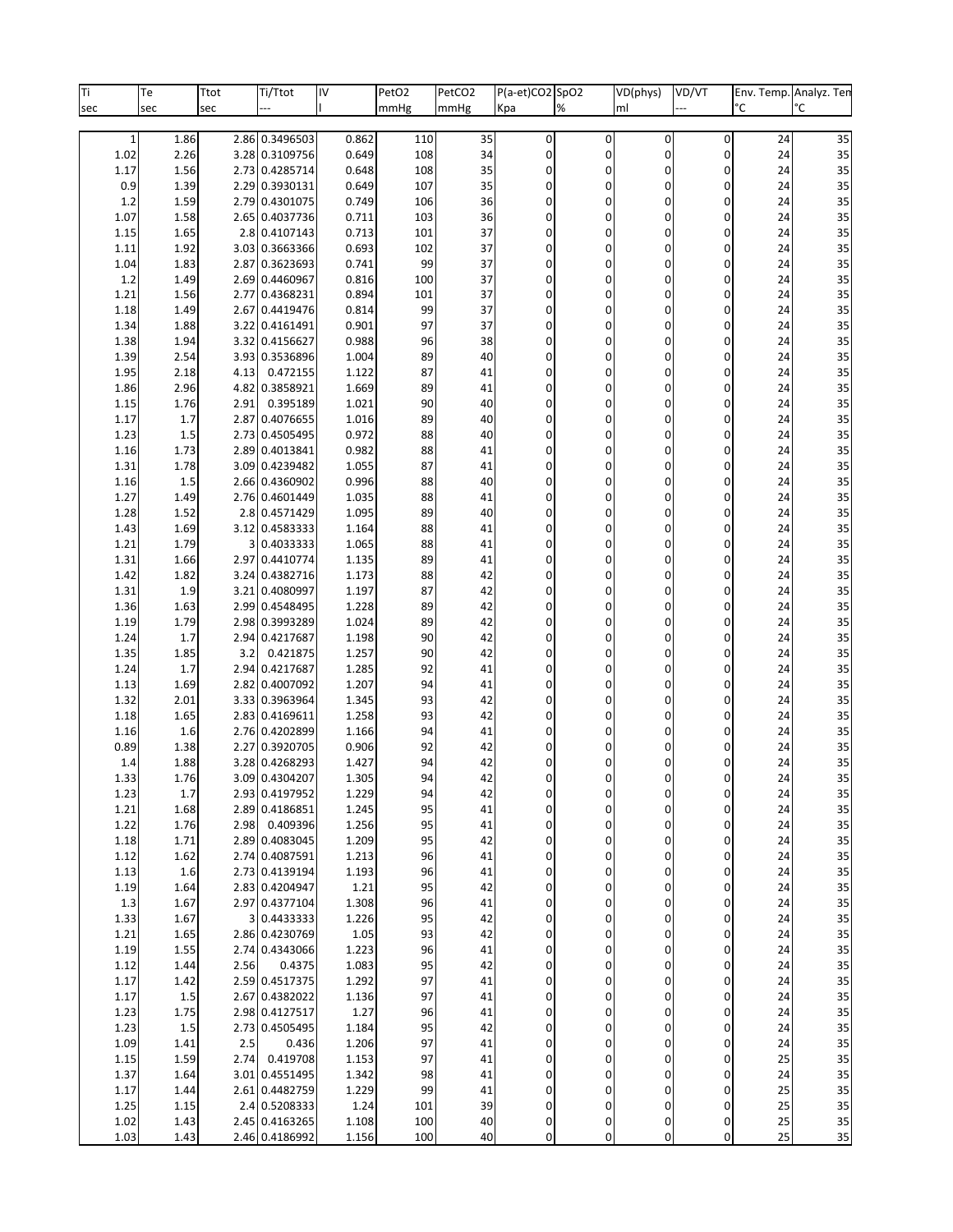| Analyz. Pre Env. Press. Batteries |            |              | PaCO <sub>2</sub> | PaO <sub>2</sub> | PH               | SaO <sub>2</sub>      | HCO <sub>3</sub> - | <b>Bias Flow</b> | La-       | Hb          | Steady Stat EEm      |                        |
|-----------------------------------|------------|--------------|-------------------|------------------|------------------|-----------------------|--------------------|------------------|-----------|-------------|----------------------|------------------------|
| mmHg                              | mmHg       | mV           | Kpa               | Kpa              |                  | $\%$                  | meq/L              | ml/sec           | mmol      | mmol/L      |                      | Kcal/min               |
|                                   |            |              |                   |                  |                  |                       |                    |                  |           |             |                      |                        |
| 692                               | 747        | 6295         | $\pmb{0}$         | $\pmb{0}$        | 0                | $\overline{0}$        | $\overline{0}$     | $\mathbf{0}$     | $\pmb{0}$ | 0           |                      | 3.2093025              |
| 692                               | 747        | 6295         | 0                 | $\mathbf 0$      | 0                | $\boldsymbol{0}$      | 0                  | 0                | 0         | $\mathbf 0$ |                      | 1.9590491              |
| 692                               | 747        | 6295         | 0                 | 0                | 0                | 0                     | 0                  | 0                | 0         | $\mathbf 0$ |                      | 2.6210598              |
| 692                               | 747        | 6295         | 0                 | $\mathbf 0$      | $\boldsymbol{0}$ | $\overline{0}$        | 0                  | 0                | 0         | 0           |                      | 3.841905               |
| 692                               | 747        | 6295         | 0                 | 0                | 0                | 0                     | 0                  | 0                | 0         | 0           |                      | 2.960562               |
| 692                               | 747        | 6295         | 0                 | 0                | 0                | 0                     | 0                  | 0                | 0         | 0           |                      | 2.8905168              |
| 692                               | 747        | 6287         | 0                 | $\mathbf 0$      | 0                | $\boldsymbol{0}$      | 0                  | 0                | 0         | 0           |                      | 3.1496266              |
| 692                               | 747        | 6287         | 0                 | 0                | 0                | $\boldsymbol{0}$      | 0                  | 0                | 0         | 0           |                      | 2.8231967              |
| 692                               | 747        | 6287         | 0                 | 0                | 0                | 0                     | 0                  | 0                | 0         | 0           |                      | 3.380694               |
| 692                               | 747        | 6287         | 0                 | $\mathbf 0$      | 0                | 0                     | 0                  | 0                | 0         | 0           |                      | 4.6018733              |
| 692                               | 747        | 6287         | 0                 | 0                | 0                | 0                     | 0                  | 0                | 0         | 0           |                      | 4.1167438              |
| 692                               | 747        | 6287         | 0                 | 0                | 0                | 0                     | 0                  | 0                | 0         | 0           |                      | 3.7825976              |
| 692                               | 747        | 6287         | 0                 | $\mathbf 0$      | 0                | $\boldsymbol{0}$      | 0                  | 0                | 0         | 0           |                      | 3.5592215              |
| 692<br>692                        | 747<br>747 | 6287<br>6287 | 0<br>$\mathbf 0$  | $\mathbf 0$<br>0 | 0<br>0           | $\boldsymbol{0}$<br>0 | 0<br>0             | 0<br>0           | 0<br>0    | 0<br>0      |                      | 3.8081599<br>3.7466933 |
|                                   | 747        | 6287         | 0                 | $\mathbf 0$      | 0                | 0                     | 0                  | 0                | 0         | 0           |                      |                        |
| 692                               | 747        | 6287         | 0                 | $\mathbf 0$      | 0                | $\boldsymbol{0}$      | 0                  | 0                | 0         |             |                      | 4.2077191<br>5.588279  |
| 692<br>692                        | 747        | 6287         | 0                 | 0                | 0                | 0                     | 0                  | 0                | 0         | 0<br>0      |                      | 5.9721172              |
| 692                               | 747        | 6287         | 0                 | $\mathbf 0$      | 0                | $\boldsymbol{0}$      | 0                  | 0                | 0         | 0           |                      | 5.7681965              |
| 692                               | 747        | 6278         | 0                 | $\mathbf 0$      | 0                | $\boldsymbol{0}$      | 0                  | 0                | 0         | 0           |                      | 5.9454015              |
| 692                               | 747        | 6278         | 0                 | 0                | 0                | $\overline{0}$        | 0                  | 0                | 0         | 0           |                      | 5.645196               |
| 692                               | 747        | 6287         | 0                 | $\mathbf 0$      | 0                | 0                     | 0                  | 0                | 0         | 0           |                      | 6.0057252              |
| 692                               | 747        | 6287         | 0                 | $\mathbf 0$      | 0                | $\boldsymbol{0}$      | 0                  | 0                | 0         | 0           |                      | 5.8711401              |
| 692                               | 747        | 6287         | 0                 | 0                | 0                | 0                     | 0                  | 0                | 0         | 0           |                      | 6.4996329              |
| 692                               | 747        | 6278         | 0                 | $\mathbf 0$      | 0                | 0                     | 0                  | 0                | 0         | 0           |                      | 5.9513672              |
| 692                               | 747        | 6287         | 0                 | $\mathbf 0$      | 0                | $\boldsymbol{0}$      | 0                  | 0                | 0         | 0           |                      | 6.1548321              |
| 691                               | 747        | 6278         | 0                 | $\mathbf 0$      | 0                | 0                     | 0                  | 0                | 0         | 0           |                      | 6.0967401              |
| 692                               | 747        | 6278         | 0                 | $\mathbf 0$      | 0                | 0                     | 0                  | 0                | 0         | 0           |                      | 6.3445237              |
| 691                               | 747        | 6278         | 0                 | $\mathbf 0$      | 0                | $\boldsymbol{0}$      | 0                  | 0                | 0         | 0           |                      | 5.7976904              |
| 691                               | 747        | 6278         | 0                 | 0                | 0                | $\overline{0}$        | 0                  | 0                | 0         | 0           |                      | 6.2917215              |
| 691                               | 747        | 6278         | 0                 | $\mathbf 0$      | 0                | 0                     | 0                  | 0                | 0         | 0           |                      | 6.4329568              |
| 691                               | 747        | 6278         | 0                 | $\mathbf 0$      | 0                | $\boldsymbol{0}$      | 0                  | 0                | 0         | 0           |                      | 5.4937217              |
| 691                               | 747        | 6278         | 0                 | 0                | 0                | $\overline{0}$        | 0                  | 0                | 0         | 0           |                      | 6.9477224              |
| 691                               | 747        | 6278         | 0                 | $\mathbf 0$      | 0                | 0                     | 0                  | 0                | 0         | 0           |                      | 6.4854741              |
| 691                               | 747        | 6278         | 0                 | 0                | 0                | $\boldsymbol{0}$      | 0                  | 0                | 0         | 0           |                      | 6.7967496              |
| 692                               | 747        | 6278         | 0                 | 0                | $\mathbf 0$      | $\overline{0}$        | 0                  | 0                | 0         | 0           |                      | 6.5408229              |
| 691                               | 747        | 6278         | 0                 | $\mathbf 0$      | 0                | 0                     | 0                  | 0                | 0         | 0           |                      | 5.9905963              |
| 691                               | 747        | 6278         | 0                 | 0                | 0                | $\boldsymbol{0}$      | 0                  | 0                | 0         | 0           |                      | 7.1280682              |
| 691                               | 747        | 6278         | 0                 | $\mathbf 0$      | $\boldsymbol{0}$ | $\overline{0}$        | 0                  | 0                | 0         | 0           |                      | 6.1268995              |
| 691                               | 747        | 6278         | 0                 | $\Omega$         | 0                | 0                     | 0                  | $\mathbf 0$      | 0         | 0           |                      | 6.8981663              |
| 691                               | 747        | 6278         | 0                 | 0                | 0                | $\overline{0}$        | 0                  | 0                | 0         | 0           | * STEADY *           | 6.3789119              |
| 691                               | 747        | 6278         | $\Omega$          | $\Omega$         | $\Omega$         | $\Omega$              | $\Omega$           | $\Omega$         | O         | $\Omega$    | * STEADY *           | 6.11509                |
| 691                               | 747        | 6278         | 0                 | 0                | 0                | 0                     | 0                  | 0                | 0         | $\mathbf 0$ | * STEADY * 6.2322461 |                        |
| 691                               | 747        | 6278         | 0                 | $\pmb{0}$        | $\boldsymbol{0}$ | $\overline{0}$        | $\overline{0}$     | $\mathbf 0$      | 0         | 0           | * STEADY *           | 6.2536924              |
| 691                               | 747        | 6270         | $\mathbf 0$       | $\mathbf 0$      | $\boldsymbol{0}$ | $\overline{0}$        | 0                  | $\overline{0}$   | 0         | 0           | * STEADY *           | 6.3115597              |
| 691                               | 747        | 6270         | 0                 | $\mathbf 0$      | 0                | $\mathbf 0$           | 0                  | 0                | 0         | $\mathbf 0$ | * STEADY *           | 6.2979516              |
| 692                               | 747        | 6270         | $\mathbf 0$       | $\pmb{0}$        | 0                | $\overline{0}$        | $\overline{0}$     | $\overline{0}$   | 0         | 0           | * STEADY *           | 6.3081775              |
| 691                               | 747        | 6270         | $\mathbf 0$       | $\mathbf 0$      | $\mathbf 0$      | $\overline{0}$        | 0                  | $\overline{0}$   | 0         | 0           | * STEADY *           | 6.2837275              |
| 692                               | 747        | 6278         | 0                 | $\mathbf 0$      | 0                | $\mathbf 0$           | 0                  | 0                | 0         | $\mathbf 0$ | * STEADY *           | 6.3029465              |
| 691                               | 747        | 6270         | $\mathbf 0$       | $\pmb{0}$        | 0                | $\overline{0}$        | 0                  | $\overline{0}$   | 0         | 0           | * STEADY *           | 6.2177319              |
| 692                               | 747        | 6278         | 0                 | $\mathbf 0$      | 0                | $\overline{0}$        | 0                  | 0                | 0         | 0           |                      | 6.0852914              |
| 691                               | 747        | 6278         | 0                 | $\mathbf 0$      | 0                | 0                     | 0                  | 0                | 0         | $\mathbf 0$ |                      | 5.6660025              |
| 691                               | 747        | 6270         | $\mathbf 0$       | $\pmb{0}$        | 0                | $\overline{0}$        | $\overline{0}$     | $\overline{0}$   | 0         | $\pmb{0}$   |                      | 6.1716521              |
| 692                               | 747        | 6270         | 0                 | $\mathbf 0$      | 0                | $\overline{0}$        | 0                  | 0                | 0         | 0           |                      | 6.8313482              |
| 691                               | 747        | 6270         | 0                 | $\mathbf 0$      | 0                | 0                     | 0                  | 0                | 0         | $\mathbf 0$ |                      | 6.8992703              |
| 691                               | 747        | 6270         | $\mathbf 0$       | $\pmb{0}$        | 0                | $\overline{0}$        | 0                  | $\overline{0}$   | 0         | 0           |                      | 6.3628617              |
| 692                               | 747        | 6270         | 0                 | $\mathbf 0$      | 0                | 0                     | 0                  | 0                | 0         | 0           |                      | 5.6971688              |
| 691                               | 747        | 6270         | $\mathbf 0$       | $\mathbf 0$      | 0                | $\mathbf 0$           | 0                  | 0                | 0         | 0           |                      | 6.8433707              |
| 691                               | 747        | 6270         | $\mathbf 0$       | $\pmb{0}$        | 0                | $\overline{0}$        | $\overline{0}$     | $\overline{0}$   | 0         | $\pmb{0}$   |                      | 6.8561316              |
| 691                               | 747        | 6270         | 0                 | $\mathbf 0$      | 0                | 0                     | 0                  | 0                | 0         | 0           |                      | 5.9478635              |
| 691                               | 747        | 6270         | $\mathbf 0$       | $\mathbf 0$      | 0                | $\mathbf 0$           | 0                  | 0                | 0         | 0           |                      | 6.4256406              |
| 691                               | 747        | 6270         | $\mathbf 0$       | $\mathbf 0$      | 0                | $\overline{0}$        | 0                  | $\overline{0}$   | 0         | $\pmb{0}$   |                      | 6.7298766              |
| 691                               | 747        | 6270         | 0                 | $\mathbf 0$      | 0                | $\overline{0}$        | 0                  | 0                | 0         | 0           |                      | 5.9545423              |
| 691                               | 747        | 6270         | $\pmb{0}$         | $\pmb{0}$        | 0                | $\boldsymbol{0}$      | 0                  | $\overline{0}$   | 0         | $\mathbf 0$ |                      | 7.110721               |
| 691                               | 747        | 6270         | $\mathbf 0$       | $\pmb{0}$        | $\overline{0}$   | $\overline{0}$        | 0                  | $\overline{0}$   | 0         | 0           |                      | 5.949305               |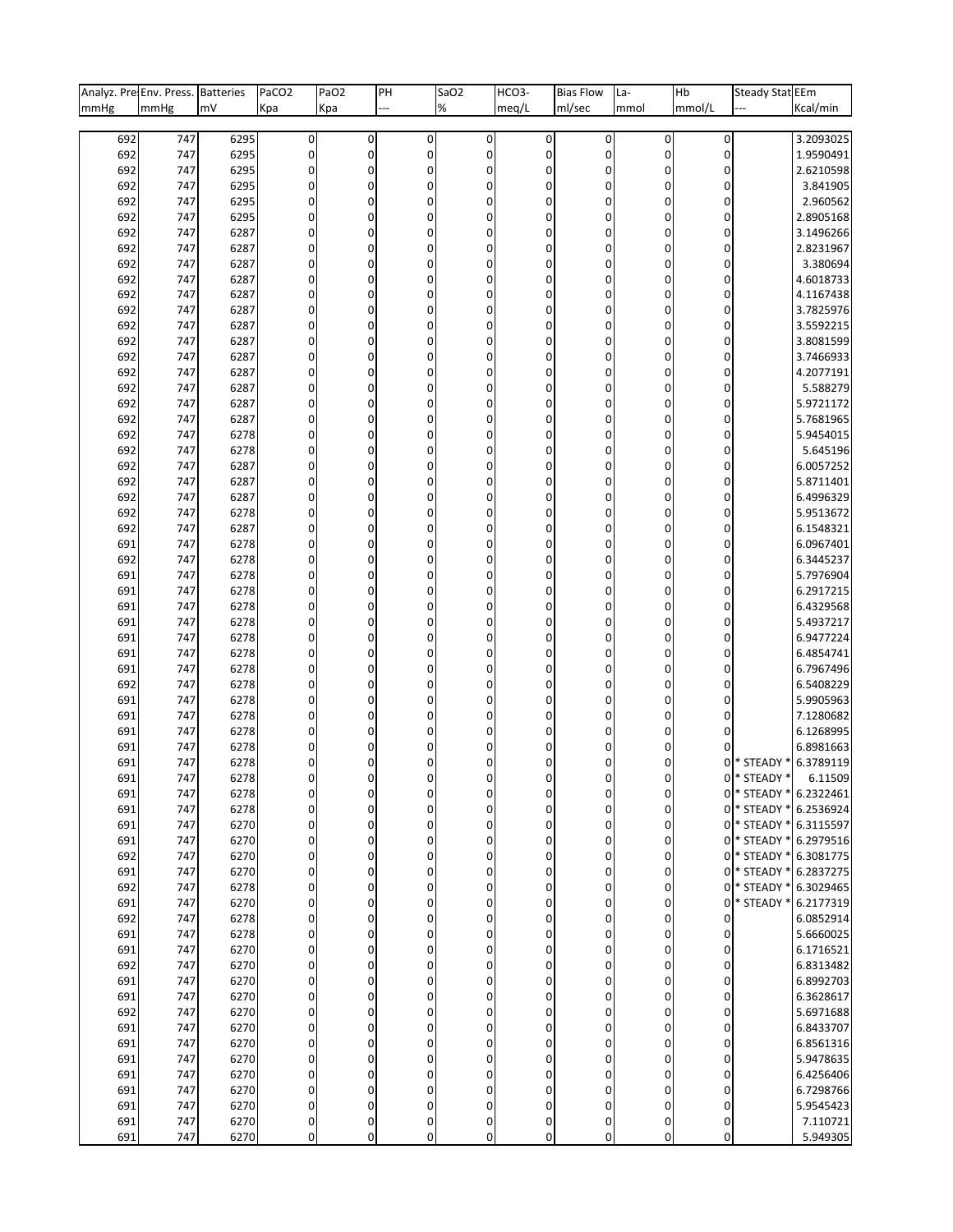| EEh       | EEkc                                                                              | EEbsa                        | EEkg                       | PROg        | PROkc    | FATg                                      | <b>FATkc</b>        | CHOg                                    | <b>CHOkc</b>                            | PRO% | FAT%      | CHO%                                           |
|-----------|-----------------------------------------------------------------------------------|------------------------------|----------------------------|-------------|----------|-------------------------------------------|---------------------|-----------------------------------------|-----------------------------------------|------|-----------|------------------------------------------------|
| Kcal/h    | Kcal/day                                                                          |                              | Kcal/m^2/dKcal/Kg/dayg/day |             | Kcal/day | g/day                                     | Kcal/day            | g/day                                   | Kcal/day                                | %    | %         | %                                              |
|           |                                                                                   |                              |                            |             |          |                                           |                     |                                         |                                         |      |           |                                                |
|           | 192.55815 4621.3957 2591.3164 71.098395                                           |                              |                            | 0           |          | 0 98.607049 926.90626 885.55611 3719.3357 |                     |                                         |                                         |      |           | 0 20.056847 80.480789                          |
|           | 117.54295 2821.0307 1581.8129 43.400472                                           |                              |                            | 0           | 0        |                                           |                     |                                         | 84.614673 795.37793 485.90828 2040.8148 | 01   |           | 28.194586 72.342876                            |
|           | 157.26359 3774.3261 2116.3462 58.066556                                           |                              |                            | $\Omega$    |          |                                           |                     | 163.92147 1540.8618 536.60471 2253.7398 |                                         |      |           | 40.824818 59.712375                            |
|           | 230.5143 5532.3432 3102.1044 85.112972                                            |                              |                            | 0           |          |                                           |                     | 261.22459 2455.5111 739.65411 3106.5473 |                                         |      |           | 0 44.384649 56.152469                          |
|           | 177.63372 4263.2093 2390.4736 65.587835                                           |                              |                            |             |          |                                           |                     | 221.9403 2086.2389 523.77731 2199.8647  |                                         | 01   |           | 48.935877 51.601143                            |
|           | 173.43101 4162.3442 2333.9163 64.036064                                           |                              |                            |             |          |                                           |                     | 274.24626 2577.9149 382.56439 1606.7704 |                                         |      |           | 61.934207 38.602537                            |
|           | 188.97759 4535.4623 2543.1317 69.776343                                           |                              |                            | 0           |          |                                           |                     | 339.34799 3189.8711 326.17305 1369.9268 |                                         | 0    |           | 70.331775 30.204789                            |
|           | 169.3918 4065.4033 2279.5595 62.544666                                            |                              |                            |             | 0        |                                           | 320.89115 3016.3768 |                                         | 254.9611 1070.8366                      |      |           | 0 74.196251 26.340231                          |
|           | 202.84164 4868.1994 2729.7046 74.895375                                           |                              |                            |             |          |                                           |                     | 442.35635 4158.1497 175.27502 736.15509 |                                         |      |           | 85.414531 15.121712                            |
|           | 276.1124 6626.6975 3715.7325 101.94919                                            |                              |                            | 0           |          |                                           |                     | 593.65582 5580.3647 257.58802 1081.8697 |                                         | 0    |           | 84.210344 16.325925                            |
|           | 247.00463 5928.1111                                                               |                              | 3324.02 91.201709          |             |          |                                           |                     | 527.3613 4957.1962 238.73957 1002.7062  |                                         | 0    | 83.621851 | 16.91443                                       |
|           | 226.95585 5446.9405 3054.2173 83.799085                                           |                              |                            |             |          |                                           |                     | 512.18373 4814.527 157.52831 661.61888  |                                         |      |           | 88.389565 12.146615                            |
| 213.55329 |                                                                                   | 5125.279 2873.8547 78.850446 |                            | 0           |          |                                           |                     | 525.4323 4939.0636 50.877958 213.68742  |                                         | 0    |           | 96.366726 4.1692837                            |
|           | 228.48959 5483.7502 3074.8573 84.365388                                           |                              |                            |             |          |                                           | 586.5036 5513.1339  | 0                                       | 0                                       | 0    | 100       |                                                |
|           | 224.8016 5395.2384 3025.2267 83.003667                                            |                              |                            |             |          |                                           | 577.03556 5424.1343 | 0                                       | 0                                       | 0    | 100       | 0                                              |
|           | 252.46315 6059.1156                                                               |                              | 3397.477 93.217162         | 0           |          |                                           | 648.03806 6091.5578 | 0                                       | 0                                       | 0    | 100       | 0                                              |
|           | 335.29674 8047.1217                                                               |                              | 4512.195 123.80187         | 0           |          |                                           | 860.66249 8090.2274 | 0                                       | 0                                       | 0    | 100       | 0                                              |
|           | 358.32703 8599.8488 4822.1211 132.30537                                           |                              |                            |             |          |                                           | 919.77625 8645.8968 | 0                                       | 0                                       | 0    | 100       |                                                |
|           | 346.09179 8306.2029 4657.4675 127.78774                                           |                              |                            | 0           |          |                                           | 888.36968 8350.675  | 0                                       | $\Omega$                                | 0    | 100       | 0                                              |
|           | 356.72409 8561.3781 4800.5497 131.71351                                           |                              |                            |             |          |                                           | 915.66047 8607.2085 | 0                                       | 0                                       | 0    | 100       | 0                                              |
|           | 338.71176 8129.0823 4558.1521                                                     |                              | 125.0628                   |             |          |                                           | 869.4258 8172.6025  | 0                                       | 0                                       | 0    | 100       |                                                |
|           | 360.34351 8648.2443 4849.2575 133.04991                                           |                              |                            | 0           |          |                                           | 924.95164 8694.5454 | 0                                       | 0                                       | 0    | 100       | 0                                              |
|           | 352.26841 8454.4418 4740.5882 130.06833                                           |                              |                            | 0           |          |                                           | 904.22354 8499.7013 | 0                                       | 0                                       | 0    | 100       | 0                                              |
|           | 389.97797 9359.4714 5248.0579 143.99187                                           |                              |                            |             |          |                                           | 1001.0185 9409.5738 | 0                                       | 0                                       | 0    | 100       |                                                |
|           | 357.08203 8569.9688 4805.3667 131.84567                                           |                              |                            | $\Omega$    |          |                                           | 916.58047 8615.8564 | 0                                       | $\Omega$                                | 0    | 100       |                                                |
|           | 369.28993 8862.9583 4969.6523                                                     |                              | 136.3532                   |             |          |                                           | 947.91712 8910.4209 | 0                                       | 0                                       | 0    | 100       | 0                                              |
|           | 365.80441 8779.3058 4922.7465 135.06624                                           |                              |                            |             |          |                                           | 938.97056 8826.3232 | 0                                       | 0                                       | 0    | 100       |                                                |
|           | 380.67142 9136.1141 5122.8166                                                     |                              | 140.5556                   | 0           |          |                                           | 977.13215 9185.0423 | 0                                       | $\Omega$                                | 0    | 100       |                                                |
|           | 347.86142 8348.6742                                                               |                              | 4681.282 128.44114         |             | 0        | 892.91393                                 | 8393.391            | 0                                       | 0                                       | 0    | 100       |                                                |
| 377.50329 |                                                                                   | 9060.079 5080.1821 139.38583 |                            |             |          |                                           | 969.0008 9108.6075  | 0                                       | 0                                       | 0    | 100       |                                                |
|           | 385.97741 9263.4578                                                               |                              | 5194.221 142.51474         | $\Omega$    |          |                                           | 990.75348 9313.0827 | 0                                       | 0                                       | 0    | 100       |                                                |
|           | 329.6233 7910.9592 4435.8458 121.70707                                            |                              |                            |             |          |                                           | 846.09926 7953.333  | 0                                       | 0                                       | 0    | 100       |                                                |
| 416.86334 |                                                                                   | 10004.72 5609.8628 153.91877 |                            |             |          |                                           | 1070.0337 10058.316 | 0                                       | 0                                       | 0    | 100       |                                                |
|           | 389.12845 9339.0828 5236.6255                                                     |                              | 143.6782                   | 0           |          |                                           | 998.84346 9389.1285 |                                         | O                                       | 0    | 100       |                                                |
|           | 407.80497 9787.3194 5487.9615 150.57414                                           |                              |                            |             |          |                                           |                     | 1022.1729 9608.4256 55.083574 231.35101 |                                         | 01   |           | 98.172188 2.3637832                            |
| 392.44938 |                                                                                   | 9418.785 5281.3163 144.90438 |                            |             |          | 910.04692                                 |                     | 8554.441 217.81922 914.84074            |                                         | 0    | 90.82319  | 9.712938                                       |
|           | 359.43578 8626.4586 4837.0418 132.71475                                           |                              |                            |             |          |                                           |                     | 773.92664 7274.9104 332.81166           | 1397.809                                | 0    |           | 84.332526 16.203741                            |
|           | 427.68409 10264.418 5755.4811 157.91413                                           |                              |                            |             |          |                                           |                     |                                         | 939.78842 8834.0112 353.67807 1485.4479 | 0    |           | 86.064412 14.471818                            |
|           | 367.61397 8822.7353 4947.0983 135.73439                                           |                              |                            |             |          |                                           | 800.82079 7527.7154 |                                         | 319.6027 1342.3313                      | 0    |           | 85.321787 15.214458                            |
|           | 413.88998 9933.3595 5569.8494 152.82092                                           |                              |                            |             |          |                                           | 968.19829 9101.0639 |                                         | 210.8451 885.54943                      | 0    |           | 91.621207 8.9149036                            |
|           | 382.73472 9185.6332 5150.583 141.31743                                            |                              |                            | 0           | 0        |                                           |                     |                                         | 772.46354 7261.1573 469.93946 1973.7457 |      |           | 0 79.049066 21.487313                          |
|           | 366.9054 8805.7296 4937.5629 135.47276                                            |                              |                            | $\Omega$    | ΩI       |                                           |                     |                                         | 741.81976 6973.1058 447.58467 1879.8556 |      |           | 0 79.18828 21.348096                           |
|           | 373.93477 8974.4344 5032.1593 138.06822                                           |                              |                            | 0           | 01       |                                           |                     |                                         | 767.77204 7217.0572 429.8837 1805.5115  |      |           | 0 80.417961 20.118388                          |
| 375.22154 |                                                                                   | 9005.317 5049.4759 138.54334 |                            | 0           |          | 0 752.75968 7075.941 470.87607 1977.6795  |                     |                                         |                                         |      |           | 0 78.575146 21.961242                          |
|           | 378.69358 9088.6459 5096.2002 139.82532                                           |                              |                            | $\mathbf 0$ |          | 0 739.49888 6951.2895 520.50261 2186.111  |                     |                                         |                                         |      |           | 0 76.483225 24.053209                          |
|           | 377.8771 9069.0504 5085.2125 139.52385                                            |                              |                            | $\mathbf 0$ | 01       |                                           |                     | 742.60833 6980.5183 508.85251 2137.1805 |                                         |      |           | 0 76.970775 23.565649                          |
|           | 378.49065   9083.7756   5093.4693   139.75039                                     |                              |                            | 0           |          | 0 742.37707 6978.3444 512.89498 2154.1589 |                     |                                         |                                         |      |           | 0 76.82207 23.714356                           |
|           | 377.02365 9048.5675 5073.7274 139.20873                                           |                              |                            | 0           |          | 0 731.43423 6875.4818 528.95863 2221.6263 |                     |                                         |                                         |      |           | 0 75.984201 24.552243                          |
|           | 378.17679 9076.2429 5089.2456 139.63451                                           |                              |                            | 0           |          | 0 720.13243 6769.2448 560.87852 2355.6898 |                     |                                         |                                         |      |           | 0 74.582015 25.954459                          |
|           | 373.06391 8953.5339 5020.4399 137.74668                                           |                              |                            | 0           |          | 0 677.39916 6367.5521 627.14805 2634.0218 |                     |                                         |                                         |      |           | 0  71.117753  29.418795                        |
|           | 365.11748 8762.8196 4913.5023 134.81261                                           |                              |                            | 0           |          | 0 672.94495 6325.6826 591.46469 2484.1517 |                     |                                         |                                         |      |           | 0 72.187753 28.348772                          |
|           | 339.96015 8159.0435 4574.952 125.52375                                            |                              |                            | $\mathbf 0$ | 01       |                                           |                     |                                         | 683.96827 6429.3018 422.26324 1773.5056 |      |           | 0 78.799699 21.736685                          |
|           |                                                                                   |                              |                            |             |          |                                           |                     |                                         |                                         |      |           |                                                |
|           | 370.29912 8887.179 4983.2333 136.72583<br>409.88089 9837.1415 5515.8978 151.34064 |                              |                            | 0<br>0      | 01       | 0 699.77064 6577.8441 561.19367 2357.0134 |                     |                                         | 788.9919 7416.5239 588.90229 2473.3896  |      |           | 0 74.014983 26.521503<br>0 75.393079 25.143377 |
|           | 413.95622 9934.9492 5570.7407 152.84537                                           |                              |                            | 0           |          |                                           |                     |                                         |                                         |      |           |                                                |
|           |                                                                                   |                              |                            |             |          | 0 751.63074 7065.3289 695.93477           |                     |                                         | 2922.926                                |      |           | 0 71.115904 29.420644                          |
|           | 381.7717 9162.5209 5137.6235 140.96186                                            |                              |                            | 0           |          | 0 670.53032 6302.985 692.54805 2908.7018  |                     |                                         |                                         |      |           | 0 68.790948 31.74565                           |
|           | 341.83013 8203.9231 4600.117 126.2142                                             |                              |                            | 0           |          | 0 565.85812 5319.0663 697.35374 2928.8857 |                     |                                         |                                         |      |           | 0 64.835643 35.701038                          |
|           | 410.60224 9854.4538 5525.6052 151.60698                                           |                              |                            | $\mathbf 0$ | 01       |                                           |                     | 747.01583 7021.9488 686.99489 2885.3785 |                                         |      |           | 0 71.256601 29.279944                          |
|           | 411.3679 9872.8295 5535.9089 151.88969                                            |                              |                            | 0           |          | 0 717.51948 6744.6831 757.41065 3181.1247 |                     |                                         |                                         |      |           | 0 68.315604 32.221003                          |
|           | 356.87181 8564.9234 4802.5377 131.76805                                           |                              |                            | 0           |          | 0 589.05764 5537.1418 731.84484 3073.7483 |                     |                                         |                                         |      |           | 0 64.649052 35.887634                          |
|           | 385.53844 9252.9225 5188.3136 142.35265                                           |                              |                            | $\mathbf 0$ |          | 0 595.12768 5594.2002 882.94992 3708.3897 |                     |                                         |                                         |      |           | 0 60.458738 40.078036                          |
|           | 403.7926 9691.0223 5433.9657 149.09265                                            |                              |                            | 0           | 01       |                                           |                     |                                         | 613.4959 5766.8614 946.70997 3976.1819  |      |           | 0 59.507255 41.02954                           |
|           | 357.27254 8574.5409 4807.9304 131.91601                                           |                              |                            | 0           |          | 0 551.90426                               |                     |                                         | 5187.9 817.30161 3432.6668              |      |           | 0 60.503531 40.033243                          |
|           | 426.64326 10239.438 5741.4743 157.52982                                           |                              |                            | 0           | 0        |                                           |                     |                                         | 569.11918 5349.7203 1177.3092 4944.6986 |      |           | 0 52.246228 48.290722                          |
|           | 356.9583 8566.9992 4803.7016 131.79999                                            |                              |                            | $\mathbf 0$ | 0        |                                           |                     |                                         | 483.9121 4548.7738 967.67247 4064.2244  |      |           | 0 53.096465 47.440466                          |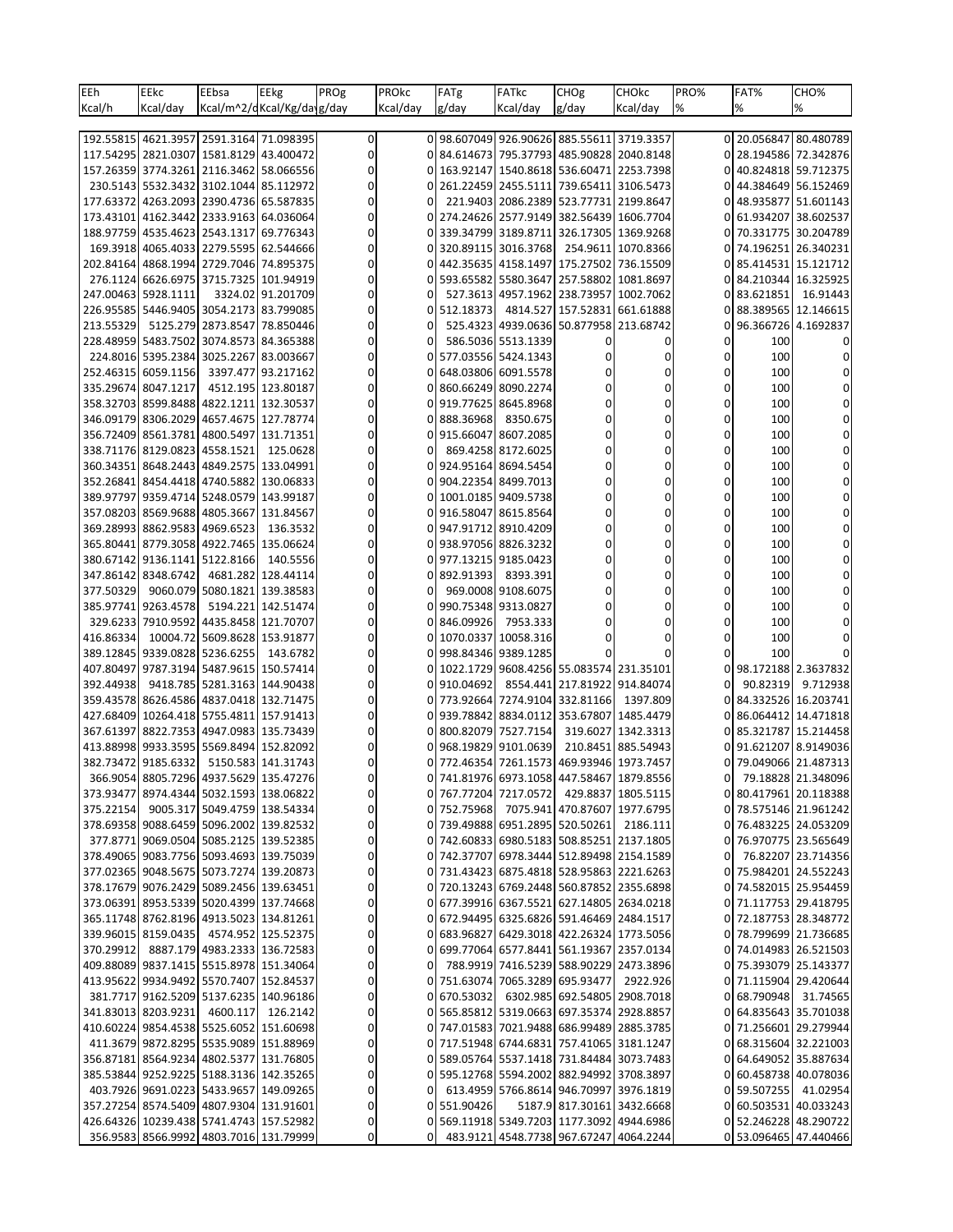| npRQ                   | t Rel                   | mark Speedmark Dist.             |                | ST <sub>I</sub>               | ST II            | ST III                        | ST aVR               | ST aVL           | ST <sub>aVF</sub>          | ST <sub>V1</sub>              | ST <sub>V2</sub>           | ST <sub>V3</sub>                 |
|------------------------|-------------------------|----------------------------------|----------------|-------------------------------|------------------|-------------------------------|----------------------|------------------|----------------------------|-------------------------------|----------------------------|----------------------------------|
|                        | S                       | m/s                              | m              | mm                            | mm               | mm                            | mm                   | mm               | mm                         | mm                            | mm                         | mm                               |
| 0.9386433              | $\pmb{0}$               | $\overline{0}$                   | 0              | 0                             | 0                | $\overline{0}$                | 0                    | 0                | 0                          | $\pmb{0}$                     | 0                          | $\overline{0}$                   |
| 0.9142739              | $\overline{2}$          | $\overline{0}$                   | 0              | 0                             | 0                | $\mathbf 0$                   | $\mathbf 0$          | 0                | $\mathbf 0$                | $\mathbf 0$                   | 0                          | $\overline{0}$                   |
| 0.8770331              | 3                       | 0                                | 0              | 0                             | 0                | $\mathbf 0$                   | 0                    | 0                | 0                          | 0                             | 0                          | $\Omega$                         |
| 0.8666624              | $\overline{2}$          | $\overline{0}$                   | 0              | $\overline{0}$                | $\mathbf 0$      | $\overline{0}$                | $\Omega$             | 0                | $\Omega$                   | $\mathbf 0$                   | 0                          | $\Omega$                         |
| 0.8534827              | 3                       | 0                                | 0              | 0                             | 0                | $\mathbf 0$                   | 0                    | 0                | $\Omega$                   | 0                             | 0                          | $\Omega$                         |
| 0.8163233              | 3                       | 0                                | 0              | 0                             | 0                | $\mathbf 0$                   | 0                    | 0                | $\Omega$                   | 0                             | 0                          | $\overline{0}$                   |
| 0.7926889              | 3                       | 0                                | 0              | $\mathbf{0}$                  | 0                | 0                             | 0                    | 0                | $\Omega$                   | $\mathbf 0$                   | $\mathbf 0$                | $\overline{0}$                   |
| 0.781909               | $\overline{2}$          | 0                                | 0              | 0                             | 0                | $\mathbf 0$                   | 0                    | 0                | $\Omega$                   | 0                             | $\mathbf 0$                | $\Omega$                         |
| 0.7509545              | 3                       | 0                                | 0              | 0                             | $\mathbf 0$      | $\mathbf 0$                   | 0                    | 0                | $\Omega$                   | 0                             | $\mathbf 0$                | $\overline{0}$                   |
| 0.7542533<br>0.7558675 | 3<br>3                  | 0<br>0                           | 0<br>0         | $\overline{0}$<br>0           | 0<br>0           | 0<br>$\mathbf 0$              | 0<br>0               | 0<br>0           | $\Omega$<br>$\Omega$       | $\mathbf 0$<br>0              | $\mathbf 0$<br>$\mathbf 0$ | $\overline{0}$<br>$\Omega$       |
| 0.7428289              | 3                       | 0                                | 0              | 0                             | $\mathbf 0$      | $\mathbf 0$                   | 0                    | 0                | $\Omega$                   | $\mathbf 0$                   | 0                          | $\overline{0}$                   |
| 0.721211               | 3                       | 0                                | 0              | $\mathbf{0}$                  | 0                | $\mathbf 0$                   | 0                    | 0                | $\Omega$                   | $\mathbf 0$                   | $\mathbf 0$                | $\overline{0}$                   |
| 0.6987912              | 3                       | 0                                | 0              | 0                             | 0                | $\mathbf 0$                   | 0                    | 0                | $\Omega$                   | 0                             | 0                          | $\overline{0}$                   |
| 0.6678228              | Δ                       | 0                                | 0              | 0                             | $\mathbf 0$      | $\mathbf 0$                   | 0                    | 0                | $\Omega$                   | 0                             | $\mathbf 0$                | $\overline{0}$                   |
| 0.6490919              | 4                       | 0                                | 0              | $\overline{0}$                | 0                | $\mathbf 0$                   | 0                    | 0                | $\Omega$                   | $\mathbf 0$                   | 0                          | $\overline{0}$                   |
| 0.678315               | 5                       | 0                                | 0              | 0                             | 0                | $\mathbf 0$                   | 0                    | 0                | $\Omega$                   | 0                             | 0                          | $\overline{0}$                   |
| 0.6519208              | 3                       | 0                                | 0              | 0                             | $\mathbf 0$      | $\mathbf 0$                   | 0                    | 0                | $\Omega$                   | $\mathbf{0}$                  | $\mathbf 0$                | $\Omega$                         |
| 0.6465371              | 3                       | 0                                | 0              | $\overline{0}$                | 0                | 0                             | $\Omega$             | 0                | $\Omega$                   | $\mathbf 0$                   | $\mathbf 0$                | $\overline{0}$                   |
| 0.6353579              | $\overline{\mathbf{c}}$ | 0                                | 0              | 0                             | 0                | 0                             | 0                    | 0                | $\Omega$                   | 0                             | 0                          | $\overline{0}$                   |
| 0.6413835<br>0.6433593 | 3<br>3                  | 0<br>0                           | 0<br>0         | 0<br>$\overline{0}$           | $\mathbf 0$<br>0 | $\mathbf 0$<br>0              | $\Omega$<br>0        | 0<br>0           | $\Omega$<br>$\Omega$       | $\mathbf{0}$<br>$\mathbf 0$   | $\mathbf 0$<br>0           | $\Omega$<br>$\overline{0}$       |
| 0.6376424              | 3                       | 0                                | 0              | 0                             | 0                | $\mathbf 0$                   | 0                    | 0                | $\Omega$                   | 0                             | 0                          | $\overline{0}$                   |
| 0.6350237              | 3                       | 0                                | 0              | 0                             | $\mathbf 0$      | $\mathbf 0$                   | 0                    | 0                | $\Omega$                   | $\mathbf{0}$                  | $\mathbf 0$                | $\Omega$                         |
| 0.6512657              | 3                       | 0                                | 0              | 0                             | 0                | $\mathbf 0$                   | 0                    | 0                | $\Omega$                   | $\mathbf 0$                   | 0                          | $\overline{0}$                   |
| 0.6598698              | 3                       | 0                                | 0              | 0                             | 0                | 0                             | 0                    | 0                | $\Omega$                   | 0                             | 0                          | $\overline{0}$                   |
| 0.6637243              | 3                       | 0                                | 0              | 0                             | $\mathbf 0$      | $\mathbf 0$                   | 0                    | 0                | $\Omega$                   | $\overline{0}$                | $\mathbf 0$                | $\Omega$                         |
| 0.6635022              | 3                       | 0                                | 0              | 0                             | 0                | $\mathbf 0$                   | 0                    | 0                | $\Omega$                   | $\mathbf 0$                   | 0                          | $\overline{0}$                   |
| 0.67205                | 3                       | 0                                | 0              | 0                             | 0                | $\overline{0}$                | 0                    | 0                | $\Omega$                   | $\mathbf 0$                   | 0                          | $\overline{0}$                   |
| 0.6738234              | 3                       | 0                                | 0              | 0                             | $\mathbf 0$      | $\Omega$                      | 0                    | 0                | $\Omega$                   | $\mathbf{0}$                  | $\mathbf 0$                | $\overline{0}$                   |
| 0.6831667              | 3                       | 0                                | $\mathbf 0$    | 0                             | 0                | $\mathbf 0$                   | 0                    | 0                | $\Omega$                   | $\mathbf 0$                   | 0                          | $\Omega$                         |
| 0.674275<br>0.6835813  | 3<br>3                  | 0<br>0                           | 0<br>0         | 0<br>0                        | 0<br>$\mathbf 0$ | $\overline{0}$<br>$\Omega$    | 0<br>0               | 0<br>0           | $\Omega$<br>$\Omega$       | $\mathbf 0$<br>$\mathbf{0}$   | 0<br>$\mathbf 0$           | $\overline{0}$                   |
| 0.7041666              | 3                       | 0                                | 0              | 0                             | 0                | $\mathbf 0$                   | 0                    | 0                | $\Omega$                   | $\mathbf 0$                   | 0                          | $\Omega$<br>$\overline{0}$       |
| 0.7163522              | 3                       | 0                                | 0              | 0                             | 0                | $\overline{0}$                | 0                    | 0                | $\Omega$                   | $\mathbf 0$                   | 0                          | $\overline{0}$                   |
| 0.7362077              | 3                       | 0                                | 0              | 0                             | 0                | $\mathbf 0$                   | 0                    | 0                | $\Omega$                   | $\mathbf 0$                   | 0                          | $\overline{0}$                   |
| 0.7539183              | 3                       | 0                                | 0              | 0                             | 0                | $\mathbf 0$                   | 0                    | 0                | $\Omega$                   | $\mathbf{0}$                  | 0                          | $\overline{0}$                   |
| 0.7491765              | 3                       | 0                                | 0              | 0                             | 0                | 0                             | 0                    | 0                | $\Omega$                   | 0                             | 0                          | $\overline{0}$                   |
| 0.7512083              | 3                       | 0                                | 0              | 0                             | 0                | $\Omega$                      | 0                    | 0                | $\Omega$                   | 0                             | 0                          | $\overline{0}$                   |
| 0.7340415              |                         | 0                                | 0              | U                             | 0                | $\Omega$                      |                      | 0                |                            | 0                             | 0                          | $\overline{0}$                   |
| 0.7684573              | 3                       | $\Omega$                         | 0              | 0                             | 0                | $\Omega$                      | 0                    | 0                | 0                          | 0                             | 0                          | $\overline{0}$                   |
| 0.7680728              |                         | $\Omega$                         | $\Omega$       |                               | 0                | $\Omega$                      |                      | $\Omega$         | n                          | $\Omega$                      | $\Omega$                   | $\Omega$                         |
| 0.7646798<br>0.7697668 | $\overline{2}$<br>3     | 0<br>$\overline{0}$              | 0<br>0         | 0<br>0                        | 0<br>0           | $\mathbf 0$<br>$\overline{0}$ | 0<br>0               | 0<br>$\mathbf 0$ | $\mathbf 0$<br>$\mathbf 0$ | 0<br>$\pmb{0}$                | $\mathbf 0$<br>$\mathbf 0$ | $\Omega$<br>$\overline{0}$       |
| 0.7755579              | 3                       | $\overline{0}$                   | 0              | $\overline{0}$                | 0                | $\overline{0}$                | $\Omega$             | $\mathbf 0$      | $\mathbf 0$                | $\mathbf 0$                   | $\mathbf 0$                | $\overline{0}$                   |
| 0.7742067              | 3                       | $\overline{0}$                   | 0              | $\overline{0}$                | 0                | $\Omega$                      | $\Omega$             | $\mathbf 0$      | $\mathbf 0$                | $\mathbf{0}$                  | $\mathbf 0$                | $\overline{0}$                   |
| 0.7746187              | 3                       | $\overline{0}$                   | 0              | $\overline{0}$                | $\boldsymbol{0}$ | $\overline{0}$                | 0                    | $\mathbf 0$      | $\mathbf 0$                | $\mathbf 0$                   | $\overline{0}$             | $\overline{0}$                   |
| 0.776942               | 3                       | $\overline{0}$                   | 0              | $\overline{0}$                | 0                | $\overline{0}$                | $\Omega$             | 0                | $\mathbf 0$                | $\mathbf 0$                   | $\mathbf 0$                | $\overline{0}$                   |
| 0.7808363              | 3                       | $\overline{0}$                   | 0              | $\overline{0}$                | 0                | $\Omega$                      | $\Omega$             | 0                | $\mathbf 0$                | $\mathbf{0}$                  | $\mathbf 0$                | $\overline{0}$                   |
| 0.7904916              | 3                       | $\overline{0}$                   | 0              | 0                             | $\pmb{0}$        | $\Omega$                      | $\mathbf 0$          | $\mathbf 0$      | $\mathbf 0$                | $\mathbf 0$                   | $\overline{0}$             | $\overline{0}$                   |
| 0.7875042              | 3                       | $\overline{0}$                   | 0              | $\mathbf 0$                   | 0                | $\Omega$                      | $\Omega$             | $\mathbf 0$      | $\mathbf 0$                | $\mathbf 0$                   | 0                          | $\overline{0}$                   |
| 0.7691462              | $\overline{2}$          | $\overline{0}$                   | 0              | $\overline{0}$                | 0                | $\Omega$                      | $\Omega$             | 0                | $\mathbf 0$                | $\mathbf{0}$                  | 0                          | $\overline{0}$                   |
| 0.7824133              | 3                       | $\overline{0}$                   | 0              | $\overline{0}$                | $\pmb{0}$        | $\overline{0}$                | 0                    | $\mathbf 0$      | $\mathbf 0$                | $\mathbf 0$                   | $\overline{0}$             | $\overline{0}$                   |
| 0.7785827<br>0.7904967 | 3<br>$\overline{2}$     | $\overline{0}$<br>$\overline{0}$ | 0<br>0         | $\mathbf 0$<br>$\overline{0}$ | 0<br>0           | $\overline{0}$<br>$\Omega$    | $\Omega$<br>$\Omega$ | 0<br>0           | $\mathbf 0$<br>$\mathbf 0$ | $\mathbf 0$<br>$\overline{0}$ | 0<br>$\mathbf 0$           | $\overline{0}$<br>$\overline{0}$ |
| 0.7970039              | 3                       | $\overline{0}$                   | 0              | 0                             | 0                | $\Omega$                      | 0                    | $\overline{0}$   | $\mathbf 0$                | $\mathbf 0$                   | $\overline{0}$             | $\overline{0}$                   |
| 0.8081247              | 3                       | $\overline{0}$                   | 0              | $\mathbf 0$                   | 0                | $\Omega$                      | $\Omega$             | 0                | $\mathbf 0$                | $\mathbf 0$                   | 0                          | $\overline{0}$                   |
| 0.7901036              | 3                       | $\overline{0}$                   | $\overline{0}$ | $\mathbf 0$                   | 0                | $\Omega$                      | $\Omega$             | $\mathbf 0$      | $\mathbf 0$                | $\mathbf 0$                   | $\mathbf 0$                | $\overline{0}$                   |
| 0.798337               | $\overline{2}$          | $\overline{0}$                   | 0              | $\overline{0}$                | $\boldsymbol{0}$ | $\Omega$                      | 0                    | $\mathbf 0$      | $\mathbf 0$                | $\mathbf 0$                   | $\overline{0}$             | $\overline{0}$                   |
| 0.8086509              | 3                       | $\overline{0}$                   | 0              | $\mathbf 0$                   | 0                | $\overline{0}$                | $\Omega$             | 0                | $\mathbf 0$                | $\mathbf 0$                   | 0                          | $\overline{0}$                   |
| 0.8205058              | 3                       | $\overline{0}$                   | $\overline{0}$ | $\overline{0}$                | 0                | $\Omega$                      | $\Omega$             | $\mathbf 0$      | $\mathbf 0$                | $\mathbf{0}$                  | $\mathbf 0$                | $\overline{0}$                   |
| 0.8232078              | 3                       | $\overline{0}$                   | 0              | $\overline{0}$                | $\mathbf 0$      | $\Omega$                      | $\Omega$             | 0                | $\mathbf 0$                | $\mathbf{0}$                  | $\overline{0}$             | $\overline{0}$                   |
| 0.8203787              | $\overline{2}$          | $\overline{0}$                   | 0              | 0                             | 0                | $\Omega$                      | $\Omega$             | 0                | 0                          | $\mathbf 0$                   | $\mathbf 0$                | $\overline{0}$                   |
| 0.8439517              | $\overline{\mathbf{c}}$ | $\overline{0}$                   | $\mathbf 0$    | 0                             | 0                | 0                             | 0                    | 0                | 0                          | $\pmb{0}$                     | $\boldsymbol{0}$           | $\overline{0}$                   |
| 0.8415113              | 3                       | $\overline{0}$                   | 0              | 0                             | $\mathbf 0$      | $\overline{0}$                | 0                    | $\overline{0}$   | $\mathbf 0$                | $\mathbf{0}$                  | $\boldsymbol{0}$           | $\circ$                          |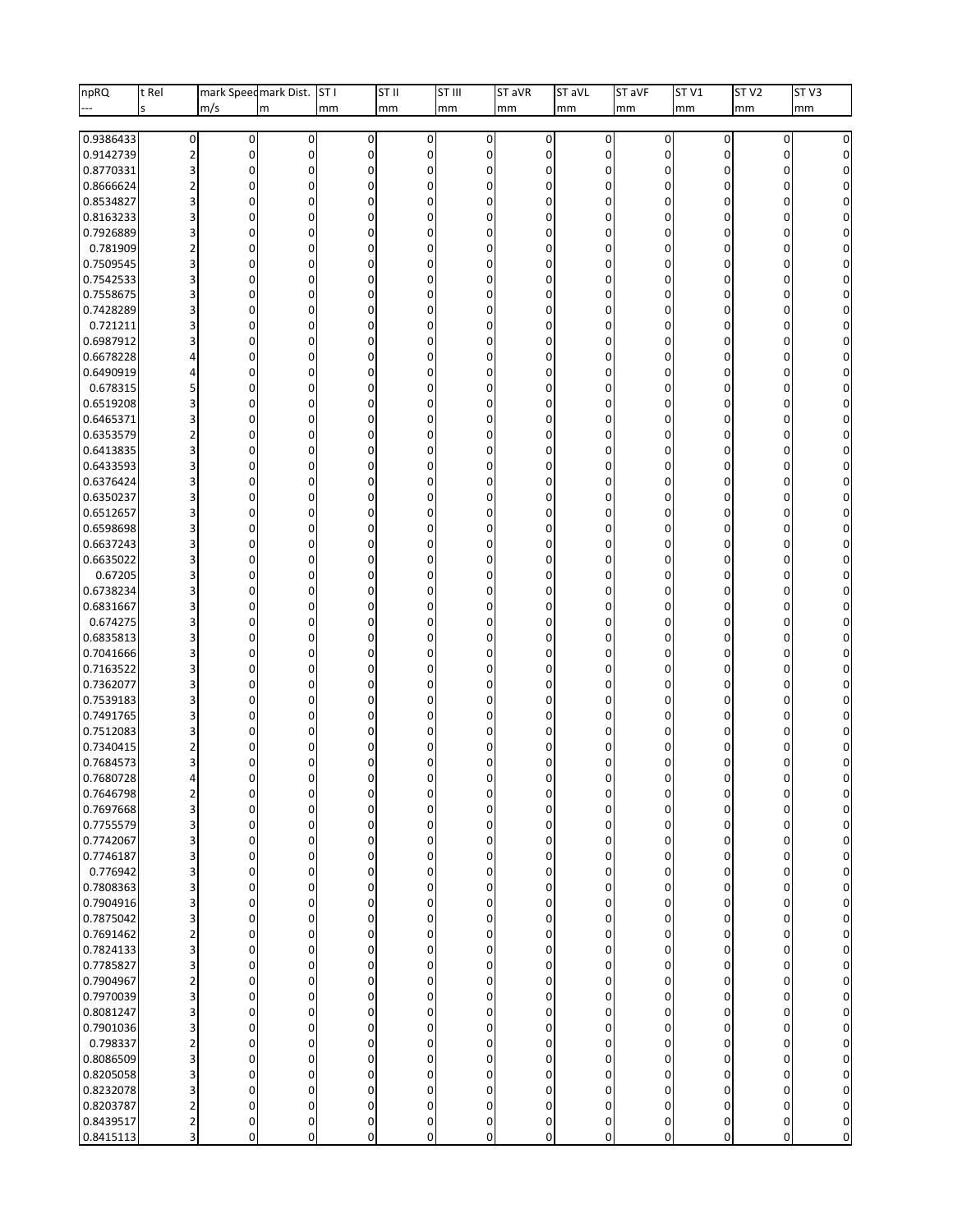| ST <sub>V4</sub> | ST <sub>V5</sub>                                                                                                                                                                                                                       | ST <sub>V6</sub>                                                                                                                                                                                                                                                                                                                                                                                                                                                                                                                     | $\overline{\mathsf{s}}$                                                                                                                                                                                                                                                                                                                     | $\overline{\mathsf{S}}$ II                                                                                                                                                                                                                                                                                                                                                                                                                                                                                                                                                                                                                                                                                                                                                 | $\overline{\text{S}^{\text{III}}}$                                                                                                                                                                                                                                                                                                                                                                                                                                                                                                                                                                                                                                                                                                                                                                                                                                                                                                                                                           |                                                                                                                                                                                                                                            | $S$ aVR                                                                                                                                                                                                                                                                                                                                                                                                                                                                                                                                                                   | $\sqrt{\frac{1}{10}}$                                                                                                                                                                                                                                                                                                                                                                                                                                                                                                                                                                                                                                                                           | S aVF                                                                                                                                                                                                                                                                                                                                                                                                                        | SVI                                                                                                                                                                                                                                                                                                                                                                                                                                                                                                                                                                                                                                                             | S <sub>V2</sub>                                                                                                                                                                                                                                                                                                                                                                                                                                                                                                                                                                                                    | $s\overline{v}$                                                                                                                                                                                                                                                                                                                                                                                                                                                                                                                                                   | $s$ v4                                                                                                                                                                                                                                |
|------------------|----------------------------------------------------------------------------------------------------------------------------------------------------------------------------------------------------------------------------------------|--------------------------------------------------------------------------------------------------------------------------------------------------------------------------------------------------------------------------------------------------------------------------------------------------------------------------------------------------------------------------------------------------------------------------------------------------------------------------------------------------------------------------------------|---------------------------------------------------------------------------------------------------------------------------------------------------------------------------------------------------------------------------------------------------------------------------------------------------------------------------------------------|----------------------------------------------------------------------------------------------------------------------------------------------------------------------------------------------------------------------------------------------------------------------------------------------------------------------------------------------------------------------------------------------------------------------------------------------------------------------------------------------------------------------------------------------------------------------------------------------------------------------------------------------------------------------------------------------------------------------------------------------------------------------------|----------------------------------------------------------------------------------------------------------------------------------------------------------------------------------------------------------------------------------------------------------------------------------------------------------------------------------------------------------------------------------------------------------------------------------------------------------------------------------------------------------------------------------------------------------------------------------------------------------------------------------------------------------------------------------------------------------------------------------------------------------------------------------------------------------------------------------------------------------------------------------------------------------------------------------------------------------------------------------------------|--------------------------------------------------------------------------------------------------------------------------------------------------------------------------------------------------------------------------------------------|---------------------------------------------------------------------------------------------------------------------------------------------------------------------------------------------------------------------------------------------------------------------------------------------------------------------------------------------------------------------------------------------------------------------------------------------------------------------------------------------------------------------------------------------------------------------------|-------------------------------------------------------------------------------------------------------------------------------------------------------------------------------------------------------------------------------------------------------------------------------------------------------------------------------------------------------------------------------------------------------------------------------------------------------------------------------------------------------------------------------------------------------------------------------------------------------------------------------------------------------------------------------------------------|------------------------------------------------------------------------------------------------------------------------------------------------------------------------------------------------------------------------------------------------------------------------------------------------------------------------------------------------------------------------------------------------------------------------------|-----------------------------------------------------------------------------------------------------------------------------------------------------------------------------------------------------------------------------------------------------------------------------------------------------------------------------------------------------------------------------------------------------------------------------------------------------------------------------------------------------------------------------------------------------------------------------------------------------------------------------------------------------------------|--------------------------------------------------------------------------------------------------------------------------------------------------------------------------------------------------------------------------------------------------------------------------------------------------------------------------------------------------------------------------------------------------------------------------------------------------------------------------------------------------------------------------------------------------------------------------------------------------------------------|-------------------------------------------------------------------------------------------------------------------------------------------------------------------------------------------------------------------------------------------------------------------------------------------------------------------------------------------------------------------------------------------------------------------------------------------------------------------------------------------------------------------------------------------------------------------|---------------------------------------------------------------------------------------------------------------------------------------------------------------------------------------------------------------------------------------|
| mm               | mm                                                                                                                                                                                                                                     | mm                                                                                                                                                                                                                                                                                                                                                                                                                                                                                                                                   | mV/sec                                                                                                                                                                                                                                                                                                                                      | mV/sec                                                                                                                                                                                                                                                                                                                                                                                                                                                                                                                                                                                                                                                                                                                                                                     | mV/sec                                                                                                                                                                                                                                                                                                                                                                                                                                                                                                                                                                                                                                                                                                                                                                                                                                                                                                                                                                                       |                                                                                                                                                                                                                                            | mV/sec                                                                                                                                                                                                                                                                                                                                                                                                                                                                                                                                                                    | mV/sec                                                                                                                                                                                                                                                                                                                                                                                                                                                                                                                                                                                                                                                                                          | mV/sec                                                                                                                                                                                                                                                                                                                                                                                                                       | mV/sec                                                                                                                                                                                                                                                                                                                                                                                                                                                                                                                                                                                                                                                          | mV/sec                                                                                                                                                                                                                                                                                                                                                                                                                                                                                                                                                                                                             | mV/sec                                                                                                                                                                                                                                                                                                                                                                                                                                                                                                                                                            | mV/sec                                                                                                                                                                                                                                |
|                  | 0<br>0<br>0<br>0<br>0<br>0<br>0<br>0<br>0<br>0<br>0<br>0<br>0<br>0<br>0<br>0<br>0<br>0<br>0<br>0<br>0<br>0<br>0<br>0<br>0<br>0<br>0<br>0<br>0<br>0<br>0<br>0<br>0<br>0<br>0<br>0<br>0<br>0<br>0<br>0<br>0<br>0000000000000000000000000 | 0<br>$\pmb{0}$<br>$\mathbf 0$<br>$\mathbf 0$<br>0<br>$\Omega$<br>$\mathbf 0$<br>0<br>$\mathbf 0$<br>$\mathbf 0$<br>0<br>$\mathbf 0$<br>$\mathbf 0$<br>0<br>$\mathbf 0$<br>$\mathbf 0$<br>0<br>$\mathbf 0$<br>$\mathbf 0$<br>0<br>$\mathbf 0$<br>$\mathbf 0$<br>$\mathbf 0$<br>$\mathbf 0$<br>$\mathbf 0$<br>0<br>0<br>$\mathbf 0$<br>0<br>$\mathbf 0$<br>$\mathbf 0$<br>0<br>0<br>$\mathbf 0$<br>$\mathbf 0$<br>$\mathbf 0$<br>$\mathbf 0$<br>0<br>0<br>C<br>0<br>00000000000000000000<br>$\begin{array}{c} 0 \\ 0 \\ 0 \end{array}$ | 0<br>0<br>0<br>0<br>0<br>0<br>0<br>0<br>0<br>0<br>0<br>0<br>0<br>0<br>0<br>0<br>0<br>0<br>0<br>0<br>0<br>0<br>0<br>0<br>0<br>0<br>0<br>0<br>0<br>0<br>0<br>0<br>$\pmb{0}$<br>0<br>0<br>0<br>0<br>0<br>0<br>0<br>0<br>0<br>$\begin{array}{c} 0 \\ 0 \end{array}$<br>0000000000000000<br>$\mathbf{0}$<br>$\begin{matrix} 0 \\ 0 \end{matrix}$ | $\mathbf 0$<br>$\pmb{0}$<br>$\mathbf 0$<br>$\mathbf 0$<br>0<br>0<br>$\mathbf 0$<br>$\pmb{0}$<br>$\mathbf 0$<br>$\mathbf 0$<br>0<br>$\mathbf 0$<br>$\mathbf 0$<br>0<br>$\mathbf 0$<br>$\mathbf 0$<br>0<br>0<br>$\mathbf 0$<br>0<br>$\mathbf 0$<br>$\mathbf 0$<br>0<br>0<br>$\mathbf 0$<br>$\pmb{0}$<br>$\pmb{0}$<br>$\mathbf 0$<br>0<br>$\mathbf 0$<br>$\mathbf 0$<br>$\pmb{0}$<br>$\pmb{0}$<br>$\mathbf 0$<br>0<br>0<br>$\mathbf 0$<br>0<br>0<br>$\mathbf 0$<br>0<br>0<br>$\begin{matrix} 0 \\ 0 \end{matrix}$<br>$\begin{array}{c}\n0 \\ 0 \\ 0\n\end{array}$<br>$\begin{smallmatrix}0\0\0\end{smallmatrix}$<br>$\begin{smallmatrix}0\0\0\end{smallmatrix}$<br>0 <sub>0</sub><br>$\begin{array}{c} 0 \\ 0 \\ 0 \end{array}$<br>$\begin{array}{c} 0 \\ 0 \\ 0 \end{array}$ | $\boldsymbol{0}$<br>$\pmb{0}$<br>$\overline{0}$<br>$\mathbf{0}$<br>0<br>$\mathbf{0}$<br>$\mathbf{0}$<br>0<br>$\overline{0}$<br>$\mathbf{0}$<br>0<br>$\overline{0}$<br>$\mathbf{0}$<br>0<br>0<br>$\mathbf{0}$<br>0<br>$\mathbf{0}$<br>$\mathbf{0}$<br>0<br>0<br>$\mathbf{0}$<br>0<br>$\mathbf{0}$<br>$\mathbf{0}$<br>$\overline{0}$<br>$\mathbf{0}$<br>$\overline{0}$<br>$\overline{0}$<br>$\mathbf{0}$<br>$\mathbf{0}$<br>$\overline{0}$<br>0<br>$\overline{0}$<br>$\mathbf{0}$<br>$\mathbf{0}$<br>$\mathbf{0}$<br>$\mathbf{0}$<br>$\mathbf{0}$<br>0<br>0<br>$\pmb{0}$<br>$\pmb{0}$<br>$\mathbf{0}$<br>$\mathbf 0$<br>$\mathbf 0$<br>$\begin{matrix} 0 \\ 0 \end{matrix}$<br>$\mathbf 0$<br>$\begin{smallmatrix}0\0\0\end{smallmatrix}$<br>$\pmb{0}$<br>$\begin{smallmatrix}0\0\0\end{smallmatrix}$<br>$\mathbf 0$<br>$\mathbf{0}$<br>$\begin{smallmatrix}0\0\0\end{smallmatrix}$<br>$\mathbf{0}$<br>$\mathbf{0}$<br>$\mathbf 0$<br>$\boldsymbol{0}$<br>$\begin{matrix} 0 \\ 0 \end{matrix}$ | 0<br>0<br>0<br>0<br>0<br>0<br>0<br>0<br>0<br>0<br>0<br>0<br>0<br>0<br>0<br>0<br>0<br>0<br>0<br>0<br>0<br>0<br>0<br>0<br>0<br>0<br>0<br>0<br>0<br>0<br>0<br>0<br>0<br>0<br>0<br>0<br>0<br>0<br>0<br>0<br>0<br>0<br>000000000000000000000000 | 0<br>0<br>0<br>0<br>0<br>0<br>0<br>0<br>0<br>0<br>0<br>0<br>0<br>0<br>0<br>0<br>0<br>0<br>0<br>0<br>0<br>0<br>0<br>0<br>0<br>0<br>0<br>0<br>0<br>0<br>$\mathbf 0$<br>0<br>0<br>0<br>0<br>0<br>0<br>0<br>0<br>0<br>0<br>0<br>$\begin{bmatrix} 0 \\ 0 \end{bmatrix}$<br>$\begin{array}{c}\n0 \\ 0 \\ 0 \\ 0\n\end{array}$<br>$\begin{matrix} 0 \\ 0 \\ 0 \end{matrix}$<br>$\begin{matrix} 0 \\ 0 \\ 0 \end{matrix}$<br>$\begin{matrix} 0 \\ 0 \\ 0 \end{matrix}$<br>$\begin{matrix} 0 \\ 0 \\ 0 \end{matrix}$<br>$\boldsymbol{0}$<br>$\begin{bmatrix} 0 \\ 0 \end{bmatrix}$ | $\sigma$<br>$\overline{0}$<br>0<br>0<br>0<br>0<br>0<br>$\overline{0}$<br>0<br>0<br>0<br>0<br>0<br>$\overline{0}$<br>$\overline{0}$<br>0<br>$\overline{0}$<br>0<br>0<br>$\overline{0}$<br>0<br>0<br>$\overline{0}$<br>0<br>0<br>$\overline{0}$<br>0<br>0<br>$\overline{0}$<br>0<br>0<br>$\overline{0}$<br>0<br>0<br>$\overline{0}$<br>0<br>0<br>$\overline{0}$<br>0<br>0<br>$\overline{0}$<br>$\begin{bmatrix} 0 \\ 0 \end{bmatrix}$<br>$\begin{array}{c}\n0 \\ 0 \\ 0 \\ 0\n\end{array}$<br>$\begin{array}{c}\n0 \\ 0 \\ 0 \\ 0\n\end{array}$<br>$\begin{matrix} 0 \\ 0 \\ 0 \end{matrix}$<br>$\begin{matrix} 0 \\ 0 \\ 0 \end{matrix}$<br>$\mathbf{0}$<br>$\begin{matrix} 0 \\ 0 \end{matrix}$ | $\boldsymbol{0}$<br>$\pmb{0}$<br>$\mathbf 0$<br>0<br>0<br>0<br>0<br>$\pmb{0}$<br>0<br>0<br>$\mathbf 0$<br>0<br>0<br>$\pmb{0}$<br>$\mathbf 0$<br>0<br>$\pmb{0}$<br>0<br>0<br>$\pmb{0}$<br>0<br>0<br>$\pmb{0}$<br>0<br>0<br>$\pmb{0}$<br>0<br>0<br>$\pmb{0}$<br>0<br>0<br>$\pmb{0}$<br>0<br>0<br>$\pmb{0}$<br>0<br>0<br>$\pmb{0}$<br>0<br>0<br>$\pmb{0}$<br>00000000000000000000<br>$\begin{array}{c} 0 \\ 0 \\ 0 \end{array}$ | 0<br>0<br>0<br>0<br>0<br>0<br>0<br>0<br>0<br>0<br>0<br>0<br>0<br>$\mathbf 0$<br>0<br>0<br>$\mathbf{0}$<br>0<br>0<br>$\mathbf 0$<br>0<br>0<br>$\mathbf{0}$<br>0<br>0<br>$\mathbf 0$<br>0<br>$\Omega$<br>$\Omega$<br>0<br>0<br>$\mathbf 0$<br>0<br>0<br>$\Omega$<br>0<br>0<br>$\mathbf 0$<br>0<br>0<br>$\mathbf 0$<br>$\Omega$<br>$\mathbf 0$<br>$\overline{0}$<br>$\overline{0}$<br>$\mathbf 0$<br>$\circ$<br>$\mathbf{0}$<br>$\mathbf 0$<br>$\circ$<br>$\mathbf{0}$<br>$\pmb{0}$<br>$\circ$<br>$\mathbf{0}$<br>$\pmb{0}$<br>$\circ$<br>$\mathbf{0}$<br>$\bf{0}$<br>$\circ$<br>$\mathbf{0}$<br>$\pmb{0}$<br>$\mathbf 0$<br>$\overline{0}$<br>$\bf{0}$<br>$\circ$ | $\pmb{0}$<br>0<br>0<br>0<br>0<br>0<br>0<br>0<br>0<br>0<br>0<br>0<br>0<br>0<br>0<br>0<br>0<br>0<br>0<br>0<br>0<br>0<br>0<br>0<br>0<br>0<br>0<br>0<br>0<br>0<br>0<br>0<br>0<br>0<br>0<br>0<br>0<br>0<br>0<br>0<br>0<br>0<br> 0 <br>$\mathbf{0}$<br>$\begin{bmatrix} 0 \\ 0 \end{bmatrix}$<br>$\circ$<br>$\begin{bmatrix} 0 \\ 0 \end{bmatrix}$<br>$\circ$<br>$\begin{bmatrix} 0 \\ 0 \end{bmatrix}$<br>$\circ$<br>$\begin{bmatrix} 0 \\ 0 \end{bmatrix}$<br>$\circ$<br>$\begin{bmatrix} 0 \\ 0 \\ 0 \end{bmatrix}$<br>$\begin{bmatrix} 0 \\ 0 \\ 0 \end{bmatrix}$<br>$\circ$<br>$\begin{matrix} 0 \\ 0 \end{matrix}$ | $\pmb{0}$<br>$\pmb{0}$<br>$\mathbf 0$<br>0<br>0<br>$\mathbf 0$<br>$\mathbf 0$<br>0<br>$\mathbf 0$<br>$\mathbf 0$<br>0<br>$\mathbf 0$<br>$\mathbf 0$<br>0<br>$\mathbf 0$<br>$\mathbf 0$<br>0<br>0<br>0<br>0<br>0<br>0<br>0<br>$\Omega$<br>$\mathbf 0$<br>0<br>$\mathbf 0$<br>$\mathbf 0$<br>0<br>$\mathbf 0$<br>$\mathbf 0$<br>0<br>$\mathbf 0$<br>$\mathbf 0$<br>0<br>0<br>$\mathbf 0$<br>0<br>$\Omega$<br>O<br>0<br>$\bf{0}$<br>$\mathbf 0$<br>$\begin{matrix} 0 \\ 0 \end{matrix}$<br>0000000000000<br>$\mathbf 0$<br>$\begin{matrix} 0 \\ 0 \\ 0 \end{matrix}$ | 0<br>0<br>0<br>0<br>0<br>0<br>0<br>0<br>0<br>0<br>0<br>0<br>0<br>0<br>0<br>0<br>0<br>0<br>0<br>0<br>0<br>0<br>0<br>0<br>0<br>0<br>0<br>0<br>0<br>0<br>0<br>0<br>0<br>0<br>0<br>0<br>0<br>0<br>0<br>0<br>0<br>000000000000000000000000 |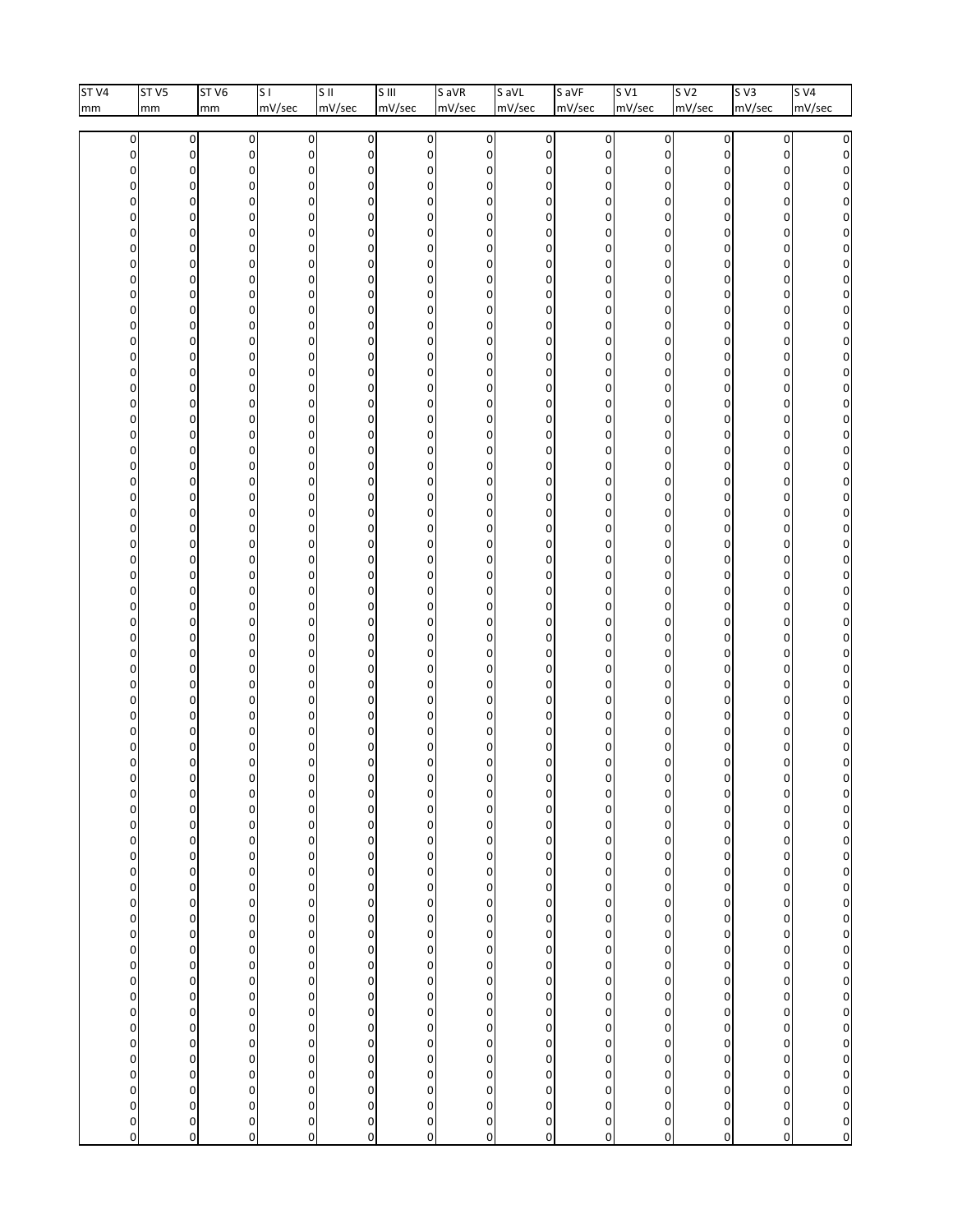| $s_{V5}$       | S V6        | P Syst         | P Diast     | Symptom      | DP               | Stage          | RR             | <b>METS</b>                               | Phase time Qt    |                | <b>SV</b> | Vt/FVC       |
|----------------|-------------|----------------|-------------|--------------|------------------|----------------|----------------|-------------------------------------------|------------------|----------------|-----------|--------------|
| mV/sec         | mV/sec      | mmHg           | mmHg        |              | mmHg/min#        |                | mS             |                                           | hh:mm:ss         | I/min          | ml/beat   |              |
| $\overline{0}$ | 0           | 0              | 0           | 0            | 0                | 0              | $\Omega$       | 2.854418 00:00:00                         |                  | 0              | 0         |              |
| 0              | 0           | 0              | 0           | 0            | 0                | 0              |                | 0 1.7531109 00:00:02                      |                  | 0              | 0         | 0            |
| 0              | $\mathbf 0$ | 0              | 0           | 0            | 0                | 0              |                | 0 2.3677358 00:00:05                      |                  | 0              | 0         | 0            |
| 0              | $\mathbf 0$ | ŋ              | 0           | 0            | 0                | 0              |                | 0 3.4797612 00:00:07                      |                  | 0              | O         | 0            |
| 0              | 0           | Ω              | 0           | 0            | 0                | 0              |                | 0 2.6905334 00:00:10                      |                  | 0              | 0         | 0            |
| 0              | $\mathbf 0$ |                | 0           | 0            | $\mathbf 0$      | 0              | $\overline{0}$ | 2.652081 00:00:13                         |                  | 0              | 0         | 0            |
| 0              | $\mathbf 0$ |                | $\mathbf 0$ | 0            | 0                | 0              |                | 0 2.9075605 00:00:16                      |                  | $\mathbf 0$    | 0         |              |
| 0              | 0           | 0              | 0           | 0            | 0                | 0              |                | 0 2.6135377 00:00:18                      |                  | 0              | 0         | 0            |
| 0              | $\mathbf 0$ | 0              | 0           | 0            | 0                | 0              |                | 0 3.1550769 00:00:21                      |                  | 0              | 0         | 0            |
| 0              | $\mathbf 0$ |                | $\mathbf 0$ | 0            | 0                | 0              |                | 0 4.2910407 00:00:24                      |                  | 0              | 0         | 0            |
| 0              | 0           | 0              | 0           | 0            | 0                | 0              |                | 0 3.8370538 00:00:27                      |                  | 0              | 0         | 0            |
| 0              | $\mathbf 0$ |                | 0           | 0            | 0                | 0              |                | 0 3.5377084 00:00:30                      |                  | 0              | 0         | 0            |
| 0              | $\mathbf 0$ |                | $\mathbf 0$ | 0            | 0                | $\mathbf 0$    |                | 0 3.3478425 00:00:33                      |                  | $\mathbf 0$    | 0         |              |
| 0              | 0           | 0              | 0           | 0            | 0                | 0              |                | 0 3.6033813 00:00:36                      |                  | 0              | 0         | 0            |
| 0              | $\mathbf 0$ | 0              | 0           | 0            | 0                | 0              |                | 0 3.5746984 00:00:40                      |                  | 0              | 0         | 0            |
| 0              | $\mathbf 0$ |                | 0           | 0            | 0                | 0              |                | 0 4.0348526 00:00:44                      |                  | 0              | 0         |              |
| 0              | 0           | 0              | 0           | 0            | 0                | 0              |                | 0 5.3167665 00:00:49                      |                  | 0              | 0         | 0            |
| 0              | $\mathbf 0$ |                | 0           | 0            | 0                | 0              |                | 0 5.7223951 00:00:52                      |                  | 0              |           | 0            |
| 0              | $\mathbf 0$ | U              | $\mathbf 0$ | 0            | 0                | 0              |                | 0 5.5350366 00:00:55                      |                  | $\mathbf 0$    | 0         |              |
| 0              | 0           | 0              | 0           | 0            | 0                | 0              |                | 0 5.7223537 00:00:57                      |                  | 0              | 0         | 0            |
| 0              | $\mathbf 0$ | 0              | 0           | 0            | 0                | 0              |                | 0 5.4245574 00:01:00                      |                  | 0              |           | 0            |
| 0              | $\mathbf 0$ | 0              | $\mathbf 0$ | 0            | 0                | 0              |                | 0 5.7679138 00:01:03                      |                  | 0              | 0         | 0            |
| 0              | 0           | 0              | 0           | 0            | 0                | 0              |                | 0 5.6473839 00:01:06                      |                  | 0              | 0         | 0            |
| 0              | $\mathbf 0$ |                | 0           | 0            | 0                | 0              |                | 0 6.2563589 00:01:09                      |                  | 0              |           | 0            |
| 0              | $\mathbf 0$ |                | $\mathbf 0$ | 0            | $\mathbf 0$      | 0              |                | 0 5.7035204 00:01:12                      |                  | $\mathbf 0$    | 0         |              |
| 0              | 0           | 0              | 0           | 0            | 0                | 0              |                | 0 5.8848561 00:01:15                      |                  | 0              | 0         |              |
| 0              | $\mathbf 0$ | ŋ              | 0           | 0            | 0                | 0              |                | 0 5.8232727 00:01:18                      |                  | 0              |           | 0            |
| 0              | $\mathbf 0$ |                | $\mathbf 0$ | 0            | 0                | 0              |                | 0 6.0603038 00:01:21                      |                  | $\mathbf 0$    | 0         |              |
| 0              | 0           | 0              | 0           | 0            | 0                | 0              |                | 0 5.5252717 00:01:24                      |                  | 0              | 0         | 0            |
| 0              | $\mathbf 0$ |                | 0           | 0            | 0                | 0              | 0              | 5.993239 00:01:27                         |                  | 0              |           | 0            |
| 0              | $\mathbf 0$ |                | $\mathbf 0$ | 0            | 0                | 0              | ΩI             | 6.1124647 00:01:30                        |                  | $\mathbf 0$    | 0         |              |
| 0              | 0           | 0              | 0           | 0            | 0                | 0              | 01             | 5.2324632 00:01:33                        |                  | 0              | 0         | 0            |
| 0              | $\mathbf 0$ | ŋ              | 0           | 0            | 0                | 0              |                | 0 6.6008526 00:01:36                      |                  | 0              |           | 0            |
| 0              | $\mathbf 0$ |                | $\mathbf 0$ | 0            | 0                | 0              |                | 0 6.1279551 00:01:39                      |                  | $\mathbf 0$    | n         |              |
| 0              | 0           | 0              | 0           | 0            | 0                | 0              |                | 0 6.4013295 00:01:42                      |                  | 0              | 0         | 0            |
|                | $\mathbf 0$ |                | 0           | 0            | 0                | 0              |                | 0 6.1280427 00:01:45                      |                  | 0              |           |              |
| 0              | $\mathbf 0$ |                | $\mathbf 0$ | 0            | 0                | 0              |                | 0 5.5864537 00:01:48                      |                  | $\mathbf 0$    |           |              |
| 0              | 0<br>0      | 0              | 0           | 0<br>0       | 0                | 0              | 01             | 6.6554707 00:01:51                        |                  | 0              | 0         |              |
|                |             |                | 0<br>O      |              | 0<br>0           | 0<br>0         | 0              | 0 5.7176278 00:01:54<br>6.466528 00:01:56 |                  | 0<br>0         |           |              |
| 0              | 0           |                | 0           | 0            | 0                | $\overline{0}$ |                | 0 5.9259621 00:01:59                      |                  | 0              |           | 0            |
|                |             |                |             |              |                  | U              | οI             | 5.6814445 00:02:03                        |                  |                |           |              |
| 0              | 0           |                | 0           | 0            | 0                | 0              | 01             | 5.795434 00:02:05                         |                  | 0              |           |              |
| $\overline{0}$ | 0           | 0              | 0           | $\mathbf{0}$ | 0                | $\Omega$       |                | 0 5.8076457 00:02:08                      |                  | $\mathbf{0}$   | $\Omega$  | 0            |
| 0              | $\mathbf 0$ | 0              | 0           | O            | 0                | 0              |                | 0 5.8525279 00:02:11                      |                  | $\mathbf{0}$   |           | 0            |
| $\Omega$       | $\mathbf 0$ | 0              | 0           | 0            | 0                | $\Omega$       |                | 0 5.8419695 00:02:14                      |                  | $\Omega$       |           | 0            |
| $\overline{0}$ | 0           | 0              | 0           | $\mathbf{0}$ | $\mathbf 0$      | $\Omega$       |                | 0 5.8508257 00:02:17                      |                  | $\overline{0}$ | 0         | 0            |
| 0              | $\mathbf 0$ |                | 0           | 0            | 0                | $\Omega$       |                | 0 5.8246163 00:02:20                      |                  | $\mathbf{0}$   |           | 0            |
| $\Omega$       | $\mathbf 0$ |                | $\Omega$    | 0            | $\Omega$         |                | ΩI             | 5.836502 00:02:23                         |                  | $\Omega$       |           | 0            |
| $\overline{0}$ | 0           | 0              | 0           | $\Omega$     | $\mathbf 0$      | $\Omega$       |                | 0 5.7431434 00:02:26                      |                  | $\mathbf{0}$   | 0         | 0            |
| 0              | 0           |                | 0           | 0            | 0                | $\Omega$       | 01             |                                           | 5.62518 00:02:29 | 0              |           | $\mathbf{0}$ |
| 0              | $\mathbf 0$ |                | $\Omega$    | 0            | $\Omega$         |                |                | 0 5.2627265 00:02:31                      |                  | $\Omega$       |           | 0            |
| $\overline{0}$ | 0           | 0              | 0           | $\mathbf{0}$ | $\mathbf 0$      | $\Omega$       |                | 0 5.7125763 00:02:34                      |                  | $\mathbf{0}$   | 0         | 0            |
| 0              | $\mathbf 0$ |                | 0           | 0            | 0                | $\Omega$       |                | 0 6.3295169 00:02:37                      |                  | 0              |           | $\mathbf{0}$ |
| $\Omega$       | $\mathbf 0$ | 0              | $\Omega$    | O            | $\Omega$         |                |                | 0 6.3726527 00:02:39                      |                  | $\Omega$       |           | 0            |
| $\overline{0}$ | 0           | 0              | 0           | $\Omega$     | 0                | $\Omega$       |                | 0 5.8672637 00:02:42                      |                  | $\mathbf{0}$   | 0         | 0            |
|                | $\mathbf 0$ |                | 0           | 0            | 0                | $\Omega$       |                | 0 5.2383042 00:02:45                      |                  | 0              |           | 0            |
| 0              | $\mathbf 0$ | 0              | 0           | O            | 0                |                |                | 0 6.3216658 00:02:48                      |                  | 0              |           | 0            |
| $\overline{0}$ | 0           | 0              | 0           | $\Omega$     | $\mathbf 0$      | $\Omega$       |                | 0 6.3199269 00:02:50                      |                  | $\mathbf{0}$   | 0         | 0            |
|                | $\mathbf 0$ |                | 0           | 0            | 0                | $\Omega$       |                | 0 5.4680627 00:02:53                      |                  | 0              |           | 0            |
|                | $\Omega$    | 0              | 0           | O            | 0                |                |                | 0 5.8892361 00:02:56                      |                  | $\Omega$       |           | 0            |
| $\Omega$       | $\mathbf 0$ | 0              | 0           | $\Omega$     | 0                | $\Omega$       |                | 0 6.1637792 00:02:59                      |                  | $\mathbf{0}$   | 0         | 0            |
|                | $\mathbf 0$ | 0              | 0           | 0            | 0                |                |                | 0 5.4576434 00:03:01                      |                  | 0              | 0         | 0            |
| 0              | 0           | 0              | 0           | 0            | $\boldsymbol{0}$ | 0              |                | 0 6.4779527 00:03:03                      |                  | 0              | 0         | 0            |
| 0              | 0           | $\overline{0}$ | 0           | 0            | 0                | 0              |                | 0 5.4232819 00:03:06                      |                  | 0              | 0         | 0            |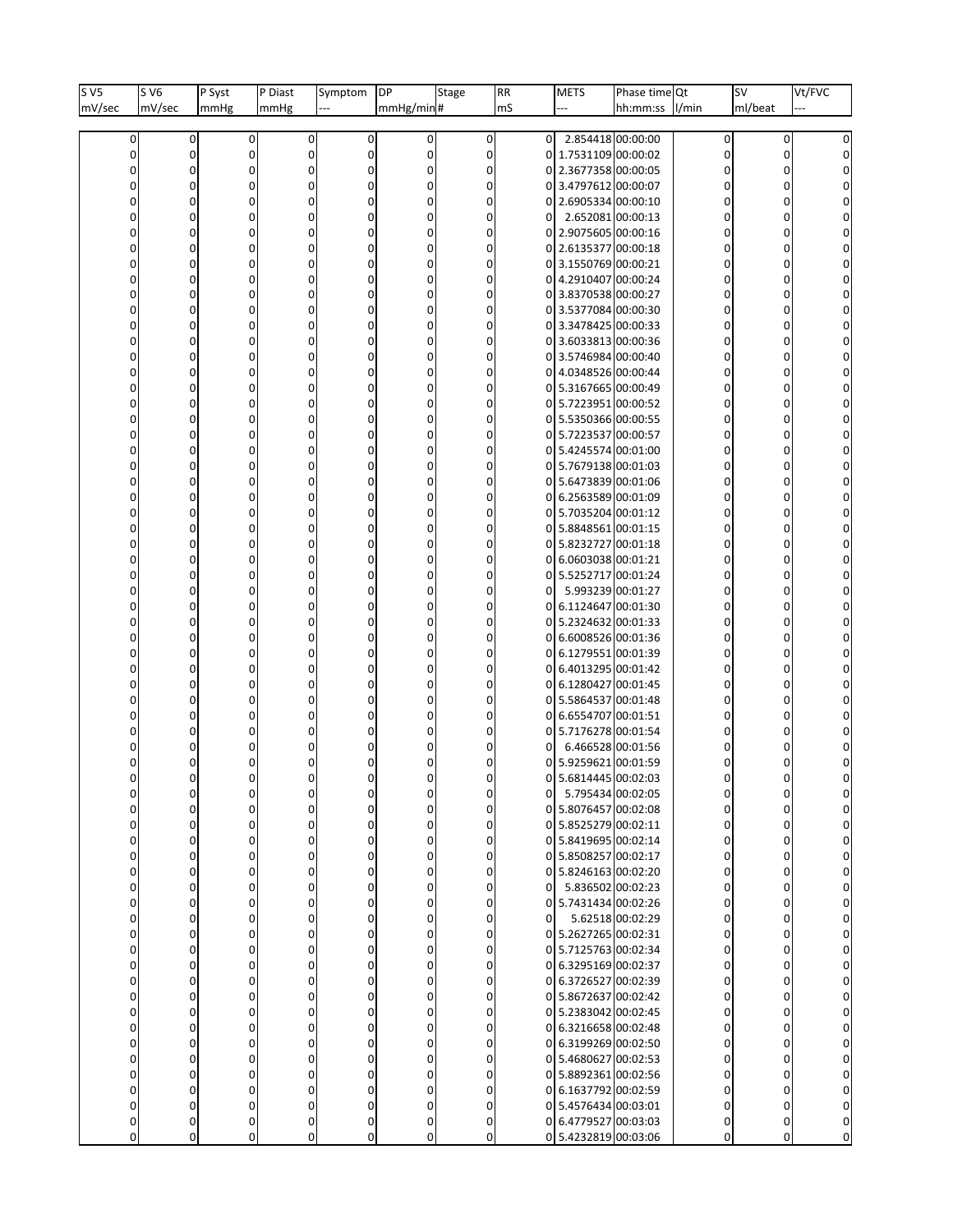| Long | Lat                     | Alt | GPS Speed GPS Dist. |          | predVO <sub>2</sub> | BR | O <sub>2</sub> Cost | EEtot       | IC        | Step | LogVE                  | P(A-a)O2               |
|------|-------------------------|-----|---------------------|----------|---------------------|----|---------------------|-------------|-----------|------|------------------------|------------------------|
|      |                         | m   | m/s                 | m        | %                   | %  | ml/Kg/m             | Kcal        |           | #    | 1/min                  | Kpa                    |
|      |                         |     |                     |          |                     |    |                     |             |           |      |                        |                        |
|      | E 000°00.0¢N 00°00.00   | 118 | 0                   | 0        | 21                  | 88 | $\overline{0}$      | 0           | $\pmb{0}$ |      | 1 1.3031003 19.529783  |                        |
|      | E 000°00.00N 00°00.00   | 123 | 0                   | 0        | 13                  | 92 |                     | 0 0.0326508 | 0         | 2    |                        | 1.107251 19.529783     |
|      | E 000°00.00N 00°00.00   | 123 | 0                   | 0        | 18                  | 90 | ΩI                  | 0.1471535   | 0         |      |                        | 1.2121725 19.529783    |
|      | E 000°00.00N 00°00.00   |     |                     |          |                     |    |                     | 0.2548696   |           |      |                        | 1.3449956 19.529783    |
|      |                         | 123 | 0                   | 0        | 26                  | 87 | 01                  |             | 0         | 4    |                        |                        |
|      | E 000°00.00N 00°00.00   | 125 | 0                   | 0        | 20                  | 89 |                     | 0 0.4249313 | 0         | 5    |                        | 1.2388236 19.529783    |
|      | E 000°00.00N 00°00.00   | 125 | 0                   |          | 20                  | 90 | ΩI                  | 0.5712083   | 0         | 6    |                        | 1.1992454 19.529783    |
|      | E 000°00.00N 00°00.00   | 125 | 0                   | 0        | 22                  | 90 | $\Omega$            | 0.7222119   | 0         | 7    |                        | 1.2094609 19.529783    |
|      | E 000°00.00N 00°00.00   | 125 | 0                   |          | 19                  | 91 |                     | 0 0.8217589 | 0         | 8    |                        | 1.1716455 19.529783    |
|      | E 000°00.00N 00°00.00   | 123 | 0                   |          | 24                  | 90 | ΩI                  | 0.9768562   | 0         | ٩    |                        | 1.2198984 19.529783    |
|      | E 000°00.00N 00°00.00   | 123 | 0                   | 0        | 32                  | 87 |                     | 0 1.1764204 | 0         |      | 10 1.3513656 19.529783 |                        |
|      | E 000°00.00N 00°00.00   | 118 | 0                   | ſ        | 29                  | 88 |                     | 0 1.3943858 | 0         | 11   | 1.3114007 19.529783    |                        |
|      | E 000°00.00N 00°00.00   | 118 | 0                   |          | 26                  | 89 |                     | 0 1.5918693 | 0         | 12   | 1.2644638 19.529783    |                        |
|      | E 000°00.00N 00°00.00   |     |                     |          |                     | 90 |                     |             |           |      | 1.2253971 19.529783    |                        |
|      |                         | 117 | 0                   | 0        | 25                  |    | $\Omega$            | 1.7754148   | 0         | 13   |                        |                        |
|      | E 000°00.00N 00°00.00   | 117 | 0                   | C        | 27                  | 89 |                     | 0 1.9595993 | 0         | 14   |                        | 1.2401744 19.529783    |
|      | E 000°00.00N 00°00.00   | 120 | 0                   |          | 27                  | 91 |                     | 0 2.2114278 | 0         | 15   | 1.1880434 19.529783    |                        |
|      | E 000°00.00N 00°00.00   | 117 | 0                   | 0        | 30                  | 90 |                     | 0 2.4765749 | 0         |      | 16 1.2006402 19.529783 |                        |
|      | E 000°00.00N 00°00.00   | 117 | 0                   | 0        | 40                  | 87 |                     | 0 2.8847414 | 0         | 17   |                        | 1.3457979 19.529783    |
|      | E 000°00.00N 00°00.00   | 118 | 0                   |          | 43                  | 86 | ΩI                  | 3.1737513   | 0         |      | 18 1.3779036 19.529783 |                        |
|      | E 000°00.00N 00°00.00   | 118 | 0                   | 0        | 42                  | 86 | $\Omega$            | 3.4672592   | 0         | 19   | 1.3611345 19.529783    |                        |
|      | E 000°00.00N 00°00.00   | 122 | 0                   | 0        | 43                  | 86 | 01                  | 3.6624858   | 0         | 20   |                        | 1.356676 19.529783     |
|      | E 000°00.00N 00°00.00   | 122 | 0                   |          | 41                  | 87 | 01                  | 3.9522508   | 0         | 21   |                        | 1.3421003 19.529783    |
|      | E 000°00.00N 00°00.00   | 127 | 0                   | 0        | 43                  | 86 | $\Omega$            | 4.2435238   | 0         | 22   |                        | 1.3529845 19.529783    |
|      |                         |     |                     |          |                     |    |                     |             |           |      |                        |                        |
|      | E 000°00.00N 00°00.00   | 127 | 0                   | 0        | 42                  | 86 |                     | 0 4.5404454 | 0         | 23   |                        | 1.3535881 19.529783    |
|      | E 000°00.00N 00°00.00   | 123 | 0                   |          | 47                  | 85 | 01                  | 4.8497147   | 0         | 24   | 1.3982008 19.529783    |                        |
|      | E 000°00.00N 00°00.00   | 123 | 0                   | 0        | 43                  | 86 | $\Omega$            | 5.1609897   | 0         | 25   | 1.3774675 19.529783    |                        |
|      | E 000°00.00N 00°00.00   | 125 | 0                   | 0        | 44                  | 86 | 01                  | 5.4636447   | 0         |      | 26 1.3793618 19.529783 |                        |
|      | E 000°00.00N 00°00.00   | 125 | 0                   |          | 44                  | 86 | 0                   | 5.769934    | 0         | 27   |                        | 1.3797174 19.529783    |
|      | E 000°00.00N 00°00.00   | 123 | 0                   | 0        | 46                  | 85 | 0                   | 6.0809656   | 0         | 28   | 1.3939488 19.529783    |                        |
|      | E 000°00.00N 00°00.00   | 123 | 0                   |          | 42                  | 87 | 0                   | 6.384521    | 0         | 29   |                        | 1.3496074 19.529783    |
|      | E 000°00.00N 00°00.00   | 125 | 0                   |          | 45                  | 85 | 0                   | 6.6867563   | 0         | 30   | 1.3854651 19.529783    |                        |
|      |                         |     |                     |          |                     | 85 |                     |             |           |      |                        | 1.4034993 19.529783    |
|      | E 000°00.00N 00°00.00   | 125 | 0                   | 0        | 46                  |    | ΩI                  | 7.0048732   | 0         | 31   |                        |                        |
|      | E 000°00.00N 00°00.00   | 125 | 0                   |          | 39                  | 87 | 01                  | 7.3030402   | 0         | 32   | 1.3258431 19.529783    |                        |
|      | E 000°00.00N 00°00.00   | 125 | 0                   |          | 50                  | 84 |                     | 0 7.6140763 | 0         |      | 33 1.4380392 19.529783 |                        |
|      | E 000°00.00N 00°00.00   | 122 | 0                   | 0        | 46                  | 84 | ΩI                  | 7.9499062   | 0         | 341  | 1.4171015 19.529783    |                        |
|      | E 000°00.00N 00°00.00   | 122 | 0                   | 0        | 48                  | 83 | 01                  | 8.2819618   | 0         | 35   | 1.4513532 19.529783    |                        |
|      | E 000°00.0dN 00°00.00   | 123 | 0                   | $\Omega$ | 46                  | 83 | $\Omega$            | 8.6154011   | 0         | 36   |                        | 1.4481502 19.529783    |
|      | E 000°00.00N 00°00.00   | 123 | 0                   | 0        | 42                  | 85 | $\Omega$            | 8.9286866   | 0         | 37   |                        | 1.4086193 19.529783    |
|      | E 000°00.00N 00°00.00   | 127 | 0                   |          | 50                  | 82 |                     | 0 9.2566532 | 0         |      | 38 1.4866905 19.529783 |                        |
|      | E 000°00.00N 00°00.00   | 127 | 0                   | 0        | 43                  | 84 | 01                  | 9.5880274   | 0         | 39 l | 1.4326073 19.529783    |                        |
|      | E 000°00.00N 00°00.00   |     |                     |          |                     | 83 |                     |             | 0         | 40   |                        | 1.4503066 19.529783    |
|      |                         | 127 | 0                   |          | 49                  |    |                     | 9.8051118   |           |      | 1.4379487 19.529783    |                        |
|      | E 000°00.00N 00°00.00   | 127 | 0                   |          | 45                  | 84 |                     | 0 10.137039 | 0         | 41   |                        |                        |
|      | le ooo°oo.odn oo°oo.ool | 125 | 0                   |          | 43                  | 84 |                     | 0 10.553506 | $\Omega$  |      |                        | 42 1.4200403 19.529783 |
|      | E 000°00.0¢N 00°00.00   | 125 | 0                   | 0        | 44                  | 84 |                     | 0 10.759294 | 0         | 43   |                        | 1.430186 19.529783     |
|      | E 000°00.0¢N 00°00.00   | 125 | 0                   | 0        | 44                  | 84 |                     | 0 11.071443 | 0         | 44   |                        | 1.433452 19.529783     |
|      | lε 000°00.0dΝ 00°00.00  | 125 | 0                   | 0        | 44                  | 83 |                     | 0 11.385574 | 0         | 45   |                        | 1.4435612 19.529783    |
|      | E 000°00.00N 00°00.00   | 127 | 0                   | 0        | 44                  | 84 |                     | 0 11.700812 | 0         | 46   |                        | 1.4408473 19.529783    |
|      | E 000°00.0¢N 00°00.00   | 127 | 0                   | 0        | 44                  | 83 |                     | 0 12.015965 | 0         |      | 47 1.4562601 19.529783 |                        |
|      | E 000°00.00N 00°00.00   | 127 | 0                   | $\Omega$ | 44                  | 83 |                     | 0 12.330763 | 0         |      | 48 1.4492818 19.529783 |                        |
|      | E 000°00.00N 00°00.00   | 127 | 0                   | $\Omega$ | 44                  | 83 | 0                   | 12.64543    | 0         |      | 49 1.4466128 19.529783 |                        |
|      | E 000°00.0¢N 00°00.00   | 127 | 0                   | 0        | 43                  | 84 |                     | 0 12.958447 | 0         |      | 50 1.4405004 19.529783 |                        |
|      |                         |     |                     |          |                     |    |                     |             |           |      |                        |                        |
|      | E 000°00.00N 00°00.00   | 127 | 0                   | $\Omega$ | 42                  | 84 |                     | 0 13.266022 | 0         | 51   |                        | 1.4239568 19.529783    |
|      | E 000°00.00N 00°00.00   | 127 | 0                   | $\Omega$ | 40                  | 85 |                     | 0 13.461877 | 0         |      | 52 1.3850478 19.529783 |                        |
|      | E 000°00.00N 00°00.00   | 127 | 0                   | 0        | 43                  | 84 |                     | 0 13.757819 | 0         |      | 53 1.4400133 19.529783 |                        |
|      | E 000°00.00N 00°00.00   | 127 | 0                   | $\Omega$ | 48                  | 82 |                     | 0 14.082894 | 0         |      | 54 1.4789313 19.529783 |                        |
|      | E 000°00.00N 00°00.00   | 125 | 0                   | $\Omega$ | 48                  | 81 |                     | 0 14.311737 | 0         |      | 55 1.4993074 19.529783 |                        |
|      | E 000°00.0¢N 00°00.00   | 125 | 0                   | 0        | 44                  | 83 | $\Omega$            | 14.64329    | 0         |      | 56 1.4578938 19.529783 |                        |
|      | E 000°00.00N 00°00.00   | 127 | 0                   | $\Omega$ | 39                  | 84 |                     | 0 14.944791 | 0         |      | 57 1.4184352 19.529783 |                        |
|      | E 000°00.00N 00°00.00   | 127 | 0                   | $\Omega$ | 48                  | 82 |                     | 15.258305   | 0         |      | 58 1.4796832 19.529783 |                        |
|      | E 000°00.0¢N 00°00.00   | 127 | 0                   | 0        | 48                  | 81 | 0                   | 15.48663    | 0         |      | 59 1.5014657 19.529783 |                        |
|      |                         |     |                     |          |                     |    |                     |             |           |      |                        |                        |
|      | E 000°00.00N 00°00.00   | 127 | 0                   | $\Omega$ | 41                  | 84 | 0                   | 15.80673    | 0         |      | 60 1.4417708 19.529783 |                        |
|      | E 000°00.00N 00°00.00   | 127 | 0                   | $\Omega$ | 44                  | 82 |                     | 16.116067   | 0         | 61   | 1.4728845 19.529783    |                        |
|      | E 000°00.00N 00°00.00   | 127 | 0                   | 0        | 46                  | 81 |                     | 0 16.444955 | 0         |      | 62 1.4985595 19.529783 |                        |
|      | E 000°00.00N 00°00.00   | 127 | 0                   | $\Omega$ | 41                  | 82 |                     | 0 16.656362 | 0         | 63   |                        | 1.474404 19.529783     |
|      | E 000°00.00N 00°00.00   | 127 | 0                   | 0        | 49                  | 80 | 01                  | 16.874117   | 0         |      | 64 1.5349888 19.529783 |                        |
|      | E 000°00.0¢N 00°00.00   | 127 | 0                   | 0        | 41                  | 83 |                     | 0 17.200617 | 0         |      | 65 1.4573181 19.529783 |                        |